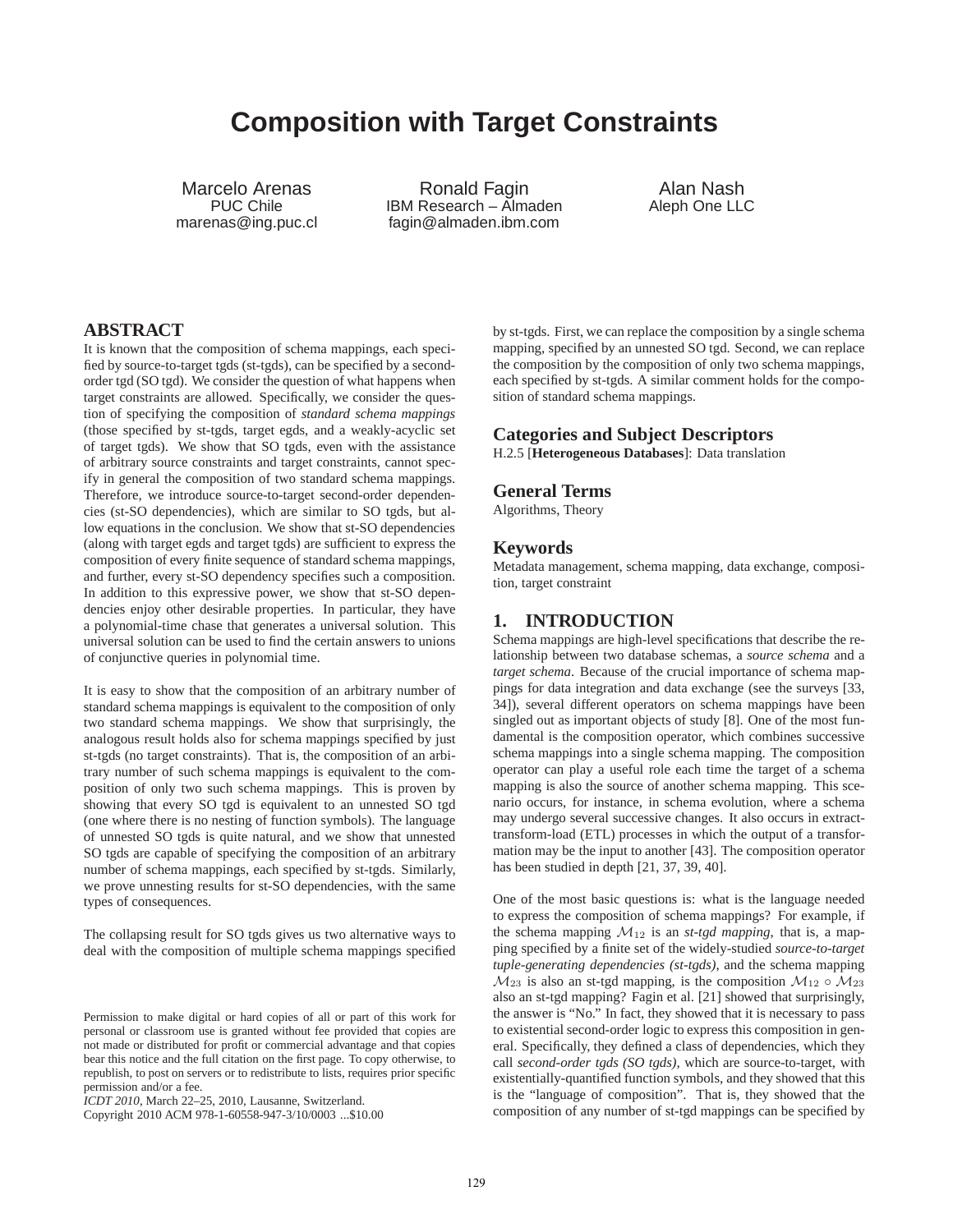an SO tgd. They also showed that every SO tgd specifies the composition of a finite number of st-tgd mappings. Thus, SO tgds are exactly the right language,

What happens if we allow not only source-to-target constraints, but also target constraints? Target constraints are important in practice; examples of important target constraints are those that specify the keys of target relations, and referential integrity constraints (or inclusion dependencies [9]). This paper is motivated by the question of how to express the compositions of schema mappings with target constraints. This question was first explored by Nash et al. [40], where an even more general class of constraints was studied: constraints expressed over the joint source and target schemas without any restrictions. Here we study a case intermediate between that studied by Fagin et al. in [21] and that studied by Nash et al. in [40]. Specifically, we study *standard schema mappings*, where the source-to-target constraints are st-tgds, and the target constraints consist of target equality-generating dependencies (t-egds) and a weakly acyclic set [20] of target tuple-generating dependencies (ttgds). Standard schema mappings have a chase that is guaranteed to terminate in polynomial time. In fact, weak acyclicity was introduced in [20] in order to provide a fairly general sufficient condition for the chase to terminate in polynomial time (a slightly less general class was introduced in [15], under the name *constraints with stratified witness*, for the same purpose).

Standard schema mappings are a natural "sweet spot" between the schema mappings studied by Fagin et al. [20] (with only sourceto-target constraints) and the schema mappings studied by Nash et al. [40] (with general constraints), for two reasons. The first reason is the importance of standard schema mappings. Sourceto-target tgds are the natural and common backbone language of data exchange systems [18]. Furthermore, even though the notion of weakly acyclic sets of tgds was introduced only recently, it has now been studied extensively [1, 2, 3, 4, 6, 7, 10, 11, 13, 14, 19, 20, 24, 26, 27, 28, 29, 31, 32, 33, 38, 41, 42]. Among the important special cases of weakly acyclic sets of tgds are sets of full tgds (those with no existential quantifiers) and acyclic sets of inclusion dependencies [12], a large class that is common in practice. The second reason for our interest in standard schema mappings is that as we shall see, compositions of standard schema mappings have especially nice properties. Thus, the language of standard schema mappings is expressive enough to be useful in practice, and yet simple enough to allow nice properties, such as having a polynomialtime chase.

There are various inexpressibility results in [21] and [40] that show the inability of first-order logic to express compositions. Thus, each of these results say that there is a pair of schema mappings that are each specified by simple formulas in first-order logic, but where the composition cannot be expressed in first-order logic. In this paper, we show that some compositions cannot be expressed even in certain fragments of second-order logic. First, we show that SO tgds are not adequate to express the composition of an arbitrary pair of standard schema mappings. It turns out that this is quite easy to show. But what if we allow not only SO tgds, but also arbitrary source constraints and target constraints? This is a more delicate problem. By making use of a notion of locality from [5], we show that even these are not adequate to express the composition of an arbitrary pair of standard schema mappings.

Therefore, we introduce a richer class of dependencies, which we call *source-to-target second-order dependencies (st-SO dependen-* *cies)*. This class of dependencies is the source-to-target restriction of the class Sk∀CQ<sup>=</sup> of dependencies introduced in [40]. Our st-SO dependencies differ from SO tgds in that st-SO dependencies may have not only relational atomic formulas  $R(t_1, \ldots, t_n)$  in the conclusions, but also equalities  $t_1 = t_2$ . We show that st-SO dependencies are exactly the right extension of SO tgds for the purpose of expressing the composition of standard schema mappings. Specifically, we show that (1) the composition of standard schema mappings can be expressed by an st-SO dependency (along with target constraints), and (2) every st-SO dependency specifies the composition of some finite sequence of standard schema mappings. We note that a result analogous to  $(1)$ , but for schema mappings that are not necessarily source-to-target, was obtained in [40] by using their class  $Sk \forall CQ =$  of dependencies. In fact, our proof of (1) is simply a variation of the proof in [40].

In addition, we show that st-SO dependencies enjoy other desirable properties. In particular, we show that they have a polynomialtime chase procedure. This chase procedure is novel, in that it has to keep track of constantly changing values of functions. As usual, the chase generates not just a solution, but a *universal solution* [20]. (Recall that a *solution* J for a source instance I with respect to a schema mapping  $M$  is a target instance where the pair  $(I, J)$  satisfies the constraints of  $M$ , and a universal solution is a solution with a homomorphism to every solution.) The fact that the chase is guaranteed to terminate (whether in polynomial time or otherwise) implies that if there is a solution for a given source instance  $I$ , then there is a universal solution. The fact that the chase runs in polynomial time guarantees that there is a polynomial-time algorithm for deciding if there is a solution, and, if so, for producing a universal solution.

Let q be a query posed against the target schema. The *certain answers* for  $q$  on a source instance  $I$ , with respect to a schema mapping  $M$ , are those tuples that appear in the answer  $q(J)$  for every solution  $J$  for  $I$ . It is shown in [20] that if  $q$  is a union of conjunctive queries, and  $J^*$  is a universal solution for  $I$ , then the certain answers for q on I can be obtained by evaluating q on  $J^*$  and then keeping only those tuples formed entirely of values from I. Since the chase using an st-SO dependency can be carried out in polynomial time, it follows that we can obtain a universal solution in polynomial time, and so we can compute the certain answers to unions of conjunctive queries in polynomial time.

In addition to our results about st-SO dependencies, we also have some results directly about compositions of schema mappings. It is easy to show that the composition of an arbitrary number of standard schema mappings is equivalent to the composition of only two standard schema mappings. We show the surprising result that a similar result holds also for st-tgd mappings (no target constraints). That is, the composition of an arbitrary number of st-tgd mappings is equivalent to the composition of only two st-tgd mappings. This is proven by showing that every SO tgd is equivalent to an unnested SO tgd (one where there is no nesting of function symbols). We also prove a similar denesting result for st-SO dependencies. These denesting results are the most difficult results technically in the paper.

We feel that unnested dependencies are more natural, more readable, and easier to understand than nested dependencies. They are probably easier to use in practice. For example, it is easy to see that the "nested mappings" in [23] can be expressed by unnested SO tgds. We show that unnested SO tgds are also expressive enough to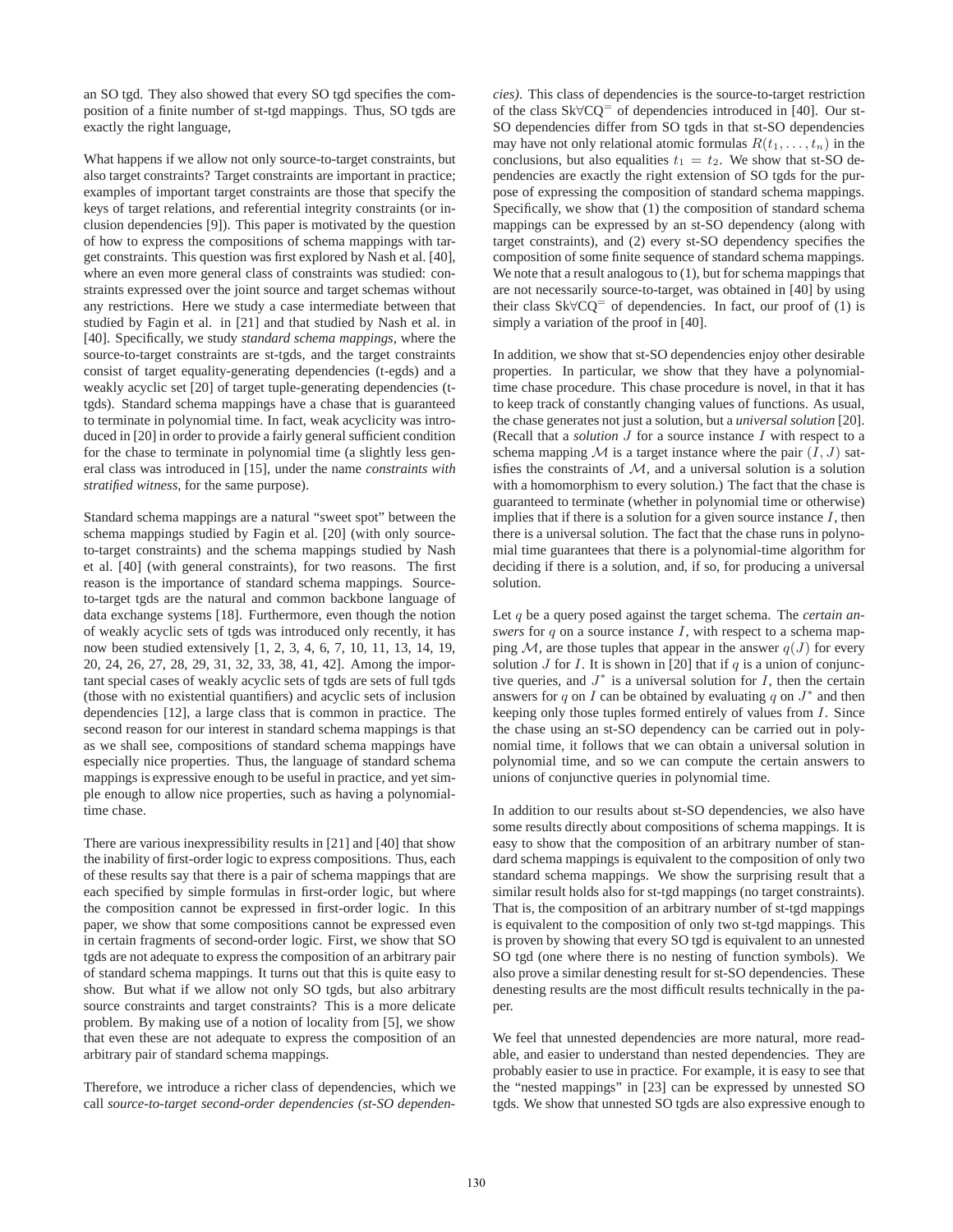specify the composition of an arbitrary number of st-tgd mappings. This was not even known for the composition of two st-tgd mappings. Thus, although it was shown in [21] that each unnested SO tgd specifies the composition of some pair of st-tgd mappings, the converse was not shown. In fact, for the composition of two st-tgd mappings, the composition construction in [21] can produce an SO tgd with nesting depth 2, not 1.

We close by discussing an application of our results. In practice, a composition of many schema mappings may arise (say, as the result of many steps of schema evolution). If these are st-tgd mappings, then there are several ways to "simplify" this composition. One solution is to replace the composition of many st-tgd mappings by a single schema mapping, specified by an unnested SO tgd. For another solution, we can remain within the language of st-tgds by replacing the composition of many st-tgd mappings by the composition of only two st-tgd mappings. A similar comment applies to the composition of many standard schema mappings.

# **2. PRELIMINARIES**

A *schema* **R** is a finite set  $\{R_1, \ldots, R_k\}$  of relation symbols, with each  $R_i$  having a fixed arity  $n_i > 0$ . Let **D** be a countably infinite domain. An *instance*  $I$  of  $\mathbf R$  assigns to each relation symbol  $R_i$ of **R** a finite  $n_i$ -ary relation  $R_i^I \subseteq \mathbf{D}^{n_i}$ . The *domain* (or *active domain*)  $dom(I)$  of instance  $I$  is the set of all elements that occur in any of the relations  $R_i^I$ . We say that  $R(a_1, \ldots, a_n)$  is a *fact* of I if  $(a_1, \ldots, a_n) \in R^I$ . We sometimes denote an instance by its set of facts.

As is customary in the data exchange literature, we consider instances with two types of values: constants and nulls [20]. More precisely, let C and N be infinite and disjoint sets of constants and nulls, respectively, and assume that  $D = C \cup N$ . If we refer to a schema S as a *source* schema, then we assume that for every instance I of S, it holds that  $dom(I) \subseteq C$ . On the other hand, if we refer to a schema T as a *target* schema, then for every instance J of S, it holds that  $dom(J) \subseteq \mathbb{C} \cup \mathbb{N}$ . The distinction between constants and nulls is important in the definition of a homomorphism (which we give later).

#### **2.1 Source-to-target and target dependencies**

Fix a source schema S and a target schema T, and assume that S and T do not have predicate symbols in common. Then a *sourceto-target tuple-generating dependency (st-tgd)* is a first-order sentence of the form:

$$
\forall \bar{x} \, (\varphi(\bar{x}) \to \exists \bar{y} \, \psi(\bar{x}, \bar{y})),
$$

where  $\varphi(\bar{x})$  is a conjunction of relational atoms over **S** and  $\psi(\bar{x}, \bar{y})$ is a conjunction of relational atoms over T. We assume a safety condition, that every member of  $\bar{x}$  actually appears in a relational atom in  $\varphi(\bar{x})$ . A *target equality-generating dependency (t-egd)* is a first-order sentence of the form:

$$
\forall \bar{x} \, (\varphi(\bar{x}) \to u = v),
$$

where  $\varphi(\bar{x})$  is a conjunction of relational atoms over **T** and u, v are among the variables mentioned in  $\bar{x}$ . We again assume the safety condition. In several of the examples we give in this paper, we shall make use of special t-egds called *key dependencies*, which say that one attribute of a binary relation is a key for that relation (of course, we could define more general key dependencies if we wanted). The key dependencies we consider are either of the form  $R(x, y) \wedge R(x, z) \rightarrow y = z$  (which says that the first attribute is a key) or  $S(y, x) \wedge S(z, x) \rightarrow y = z$  (which says that the second attribute is a key). Finally, a *target tuple-generating dependency (t-tgd)* is a first-order sentence of the form:

$$
\forall \bar{x} \ (\varphi(\bar{x}) \to \exists \bar{y} \ \psi(\bar{x}, \bar{y})),
$$

where both  $\varphi(\bar{x})$  and  $\psi(\bar{x}, \bar{y})$  are conjunctions of relational atoms over T, and where we again assume the safety condition.

The notion of satisfaction of a t-egd  $\alpha$  by a target instance J, denoted by  $J \models \alpha$ , is defined as the standard notion of satisfaction in first-order logic, and likewise for t-tgds. For the case of an st-tgd  $\alpha$ , a source instance I and a target instance J, the pair  $(I, J)$  is said to satisfy  $\alpha$ , denoted by  $(I, J) \models \alpha$ , if the following instance instance K of S ∪ T satisfies  $\alpha$  in the standard first-order logic sense. For every relation name  $S \in \mathbf{S}$ , relation  $S^K$  is defined as  $S<sup>I</sup>$ , and for every relation name  $T \in \mathbf{T}$ , relation  $T<sup>K</sup>$  is defined as  $T<sup>J</sup>$ . As usual, a set  $\Sigma_{st}$  of st-tgds is said to be satisfied by a pair  $(I, J)$ , denoted by  $(I, J) \models \Sigma_{st}$ , if  $(I, J) \models \alpha$  for every  $\alpha \in \Sigma_{st}$ (and likewise for a set of t-egds and t-tgds).

## **2.2 Schema mappings**

In general, a *schema mapping* from a source schema S to a target schema T is a set of pairs  $(I, J)$ , where I is an instance of S and J is an instance of T. In this paper, we restrict our attention to some classes of schema mappings that are *specified* in some logical formalisms. We may sometimes refer to two schema mappings with the same set of  $(I, J)$  pairs as *equivalent*, to capture the idea that the formulas that specify them are logically equivalent. A schema mapping from S to T is said to be an *st-tgd mapping* if there exists a set  $\Sigma_{st}$  of st-tgds such that  $(I, J)$  belongs to M if and only if  $(I, J) \models \Sigma_{st}$ , for every pair I, J of instances of S and T, respectively. We use notation  $\mathcal{M} = (\mathbf{S}, \mathbf{T}, \Sigma_{st})$  to indicate that M is specified by  $\Sigma_{st}$ . Moreover, a schema mapping M from S to T is said to be a *standard schema mapping* if there exists a set  $\Sigma_{st}$ of st-tgds and a set  $\Sigma_t$  consisting of a set of t-egds and a *weaklyacyclic* set of t-tgds, such that  $(I, J)$  belongs to M if and only if  $(I, J) \models \Sigma_{st}$  and  $J \models \Sigma_{t}$ , for every pair I, J of instances of S and T, respectively; notation  $\mathcal{M} = (\mathbf{S}, \mathbf{T}, \Sigma_{st}, \Sigma_t)$  is used in this case to indicate that M is specified by  $\Sigma_{st}$  and  $\Sigma_t$ . We occasionally allow a set  $\Sigma_s$  of source constraints in some of our schema mappings: we then use the notation  $\mathcal{M} = (\mathbf{S}, \mathbf{T}, \Sigma_s, \Sigma_{st}, \Sigma_t)$ .

To define the widely used notion of weak-acyclicity, we need to introduce some terminology. For a set  $\Gamma$  of t-tgds over T, define the dependency graph  $G_{\Gamma}$  of  $\Gamma$  as follows.

- For every relation name  $T$  in  $T$  of arity  $n$ , and for every  $i \in \{1, \ldots, n\}$ , include a node  $(T, i)$  in  $G_{\Gamma}$ .
- Include an edge  $(T_1, i) \rightarrow (T_2, j)$  in  $G_{\Gamma}$  if there exist a t-tgd  $\forall \bar{x}(\varphi(\bar{x}) \rightarrow \exists \bar{y} \psi(\bar{x}, \bar{y}))$  in  $\Gamma$  and a variable  $x$  in  $\bar{x}$  such that, x occurs in the *i*-th attribute of  $T_1$  in a conjunct of  $\varphi$  and in the *j*-th attribute of  $T_2$  in a conjunct of  $\psi$ .
- Include a *special* edge  $(T_1, i) \rightarrow^* (T_2, j)$  in  $G_{\Gamma}$  if there exist a t-tgd  $\forall \bar{x}(\varphi(\bar{x}) \rightarrow \exists \bar{y} \psi(\bar{x}, \bar{y}))$  in  $\Gamma$  and variables  $x, y$  in  $\bar{x}$ and  $\bar{y}$ , respectively, such that x occurs in the *i*-th attribute of  $T_1$  in a conjunct of  $\varphi$  and y occurs in the j-th attribute of  $T_2$ in a conjunct of  $\psi$ .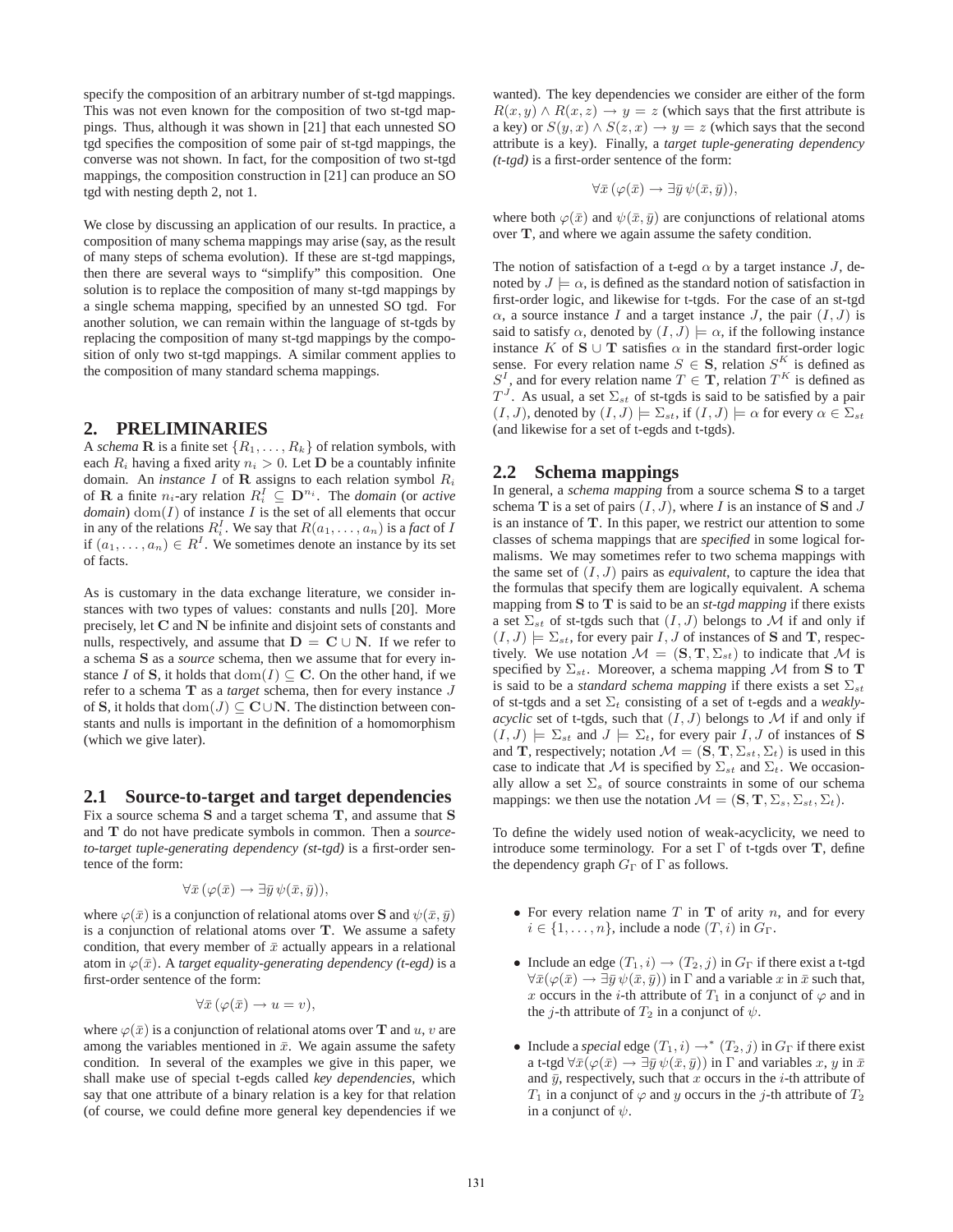Then set Γ of t-tgds is said to be *weakly acyclic* if its dependency graph  $G_{\Gamma}$  has no cycle through a special edge [20].

Given a schema mapping  $M$ , if a pair  $(I, J)$  belongs to it, then J is said to be a *solution* for I under M. A *universal solution* [20] for  $I$  is a solution with a homomorphism to every solution for  $I$ . A *homomorphism* from instance  $J_1$  to instance  $J_2$  is a function h from  $C \cup N$  to  $C \cup N$  such that (1) for each c in C, we have that  $h(c) = c$ , and (2) whenever  $R(a_1, \ldots, a_n)$  is a fact of  $J_1$ , then  $R(h(a_1), \ldots, h(a_n))$  is a fact of  $J_2$ .

## **2.3 Second-order dependencies**

In this paper, we also consider schema mappings that are specified by second-order dependencies. In the definition of these dependencies, the following terminology is used. Given a collection  $\bar{x}$  of variables and a collection  $\bar{f}$  of function symbols, a *term (based on*)  $\bar{x}$  *and*  $\bar{f}$ *)* with depth of nesting d is defined recursively as follows:

- 1. Every member of  $\bar{x}$  and every 0-ary function symbol (constant symbol) of  $\bar{f}$  is a term with depth of nesting 0.
- 2. If f is a k-ary function symbol in  $\bar{f}$  with  $k \geq 1$ , and if  $t_1, \ldots, t_k$  are terms, with maximum depth of nesting  $d-1$ , then  $f(t_1, \ldots, t_k)$  is a term with depth of nesting d.

Then, given a source schema S and a target schema T, a secondorder source-to-target tuple-generating dependency (SO tgd) from S to T is a second-order formula of the form [21]:

$$
\exists \bar{f} \left( \forall \bar{x}_1(\varphi_1 \to \psi_1) \land \cdots \land \forall \bar{x}_n(\varphi_n \to \psi_n) \right),
$$

where

- 1. Each member of  $\bar{f}$  is a function symbol.
- 2. Each  $\varphi_i$  is a conjunction of
	- relational atomic formulas of the form  $S(y_1, \ldots, y_k)$ , where S is a k-ary relation symbol of S and  $y_1, \ldots, y_k$ are (not necessarily distinct) variables in  $\bar{x}_i$ , and
	- equality atoms of the form  $t = t'$ , where t and t' are terms based on  $\bar{x}_i$  and  $\bar{f}$ .
- 3. Each  $\psi_i$  is a conjunction of relational atomic formulas of the form  $T(t_1, \ldots, t_\ell)$ , where T is an  $\ell$ -ary relation symbol of **T** and  $t_1, \ldots, t_\ell$  are terms based on  $\bar{x}_i$  and  $\bar{f}$ .
- 4. Each variable in  $\bar{x}_i$  appears in some relational atomic formula of  $\varphi_i$ .

The fourth condition is the safety condition for SO tgds. Note that it is "built into" SO tgds that they are source-to-target. The depth of nesting of an SO tgd is the maximal depth of nesting of the terms that appear in it. We say that the SO tgd is *unnested* if its depth of nesting is at most 1. Thus, an unnested SO tgd can contain terms like  $f(x)$ , but not terms like  $f(g(x))$ .

As was noted in [21, 40], there is a subtlety in the semantics of SO tgds, namely, the semantics of existentially quantified function symbols. In particular, in deciding whether  $(I, J) \models \sigma$ , for an SO tgd  $\sigma$ , what should the domain and range of the functions instantiating the existentially quantified function symbols be? The obvious choice is to let the domain and range be the active domain

of  $(I, J)$ , but it is shown in [21, 40] that this does not work properly. Instead, the solution in [21, 40] is as follows. Let  $\sigma$  be an SO tgd from a source schema S to a target schema T. Then given an instance I of S and an instance J of T, instance  $(I, J)$  is converted into a structure  $(U; I, J)$ , which is just like  $(I, J)$  except that it has a *universe* U. The domain and range of the functions in  $\sigma$  is then taken to be  $U$ . The universe  $U$  is taken to be a countably infinite set that includes  $dom(I) \cup dom(J)$ . The intuition is that the universe contains the active domain along with an infinite set of nulls. Then  $(I, J)$  is said to satisfy  $\sigma$ , denoted by  $(I, J) \models \sigma$ , if  $(U; I, J) \models \sigma$ under the standard notion of satisfaction in second-order logic (see, for example, [16]). It should be noticed that it is proven in [21] that in the case of SO tgds, instead of taking the universe  $U$  to be infinite, one can take it to be finite and "sufficiently large", whereas in [40] this is shown to be insufficient in the presence of unrestricted target constraints.

The class of SO tgds was introduced in [21] to deal with the problem of composing schema mappings. More specifically, given a schema mapping  $\mathcal{M}_{12}$  from a schema  $S_1$  to a schema  $S_2$  and a schema mapping  $\mathcal{M}_{23}$  from  $\mathbf{S}_2$  to a schema  $\mathbf{S}_3$ , the composition of these two schemas, denoted by  $\mathcal{M}_{12} \circ \mathcal{M}_{23}$ , is defined as the schema mapping consisting of all pairs  $(I_1, I_3)$  of instances for which there exists an instance  $I_2$  of  $S_2$  such that  $(I_1, I_2)$  belong to  $\mathcal{M}_{12}$  and  $(I_2, I_3)$  belong to  $\mathcal{M}_{23}$ . It was shown in [21] that the composition of an arbitrary number of st-tgd mappings is defined by an SO tgd, and also that SO tgds are closed under composition.

# **3. A NEGATIVE RESULT: SO TGDS ARE NOT ENOUGH**

In [21], SO tgds were introduced to deal with the problem of composing schema mappings. As we noted, it was proved in [21] that the composition of a finite number of st-tgd mappings can always be specified by an SO tgd, and also that SO tgds are closed under composition. Thus, SO tgds are a natural starting point for the study of languages for defining the composition of schema mappings with target constraints, which is the goal of this paper. Unfortunately, it can be easily proved that this language is not rich enough to be able to specify the composition of some simple schema mappings with target constraints. We now give an example.

EXAMPLE 3.1. Let  $\mathcal{M}_{12} = (\mathbf{S}_1, \mathbf{S}_2, \Sigma_{12}, \Sigma_2)$  and  $\mathcal{M}_{23} =$  $(S_2, S_3, \Sigma_{23})$ , where  $S_1 = \{P(\cdot, \cdot)\}\$ ,  $S_2 = \{R(\cdot, \cdot)\}\$ ,  $S_3 =$  $\{T(\cdot,\cdot)\}\$ and

$$
\Sigma_{12} = \{P(x,y) \rightarrow R(x,y)\},
$$
  
\n
$$
\Sigma_2 = \{R(x,y) \land R(x,z) \rightarrow y = z\},
$$
  
\n
$$
\Sigma_{23} = \{R(x,y) \rightarrow T(x,y)\}.
$$

Notice that  $\Sigma_2$  consists of a key dependency over  $\mathbf{S}_2$ .

If a schema mapping  $M$  from  $S_1$  to  $S_3$  is specified by an SO tgd, then for every instance  $I_1$  of  $S_1$ , there exists an instance  $I_3$  of  $S_3$ such that  $(I_1, I_3) \in \mathcal{M}$ . On the contrary, for the instance  $I_1$  of  $S_1$ such that  $P^{I_1} = \{(1, 2), (1, 3)\}\$ , there is no instance  $I_3$  of  $S_3$  such that  $(I_1, I_3) \in M_{12} \circ M_{23}$ , since  $I_1$  does not have any solutions under  $M_{12}$ . Thus, the composition of  $M_{12}$  and  $M_{23}$  cannot be specified by an SO tgd.  $\Box$ 

From the previous example, we obtain the following proposition.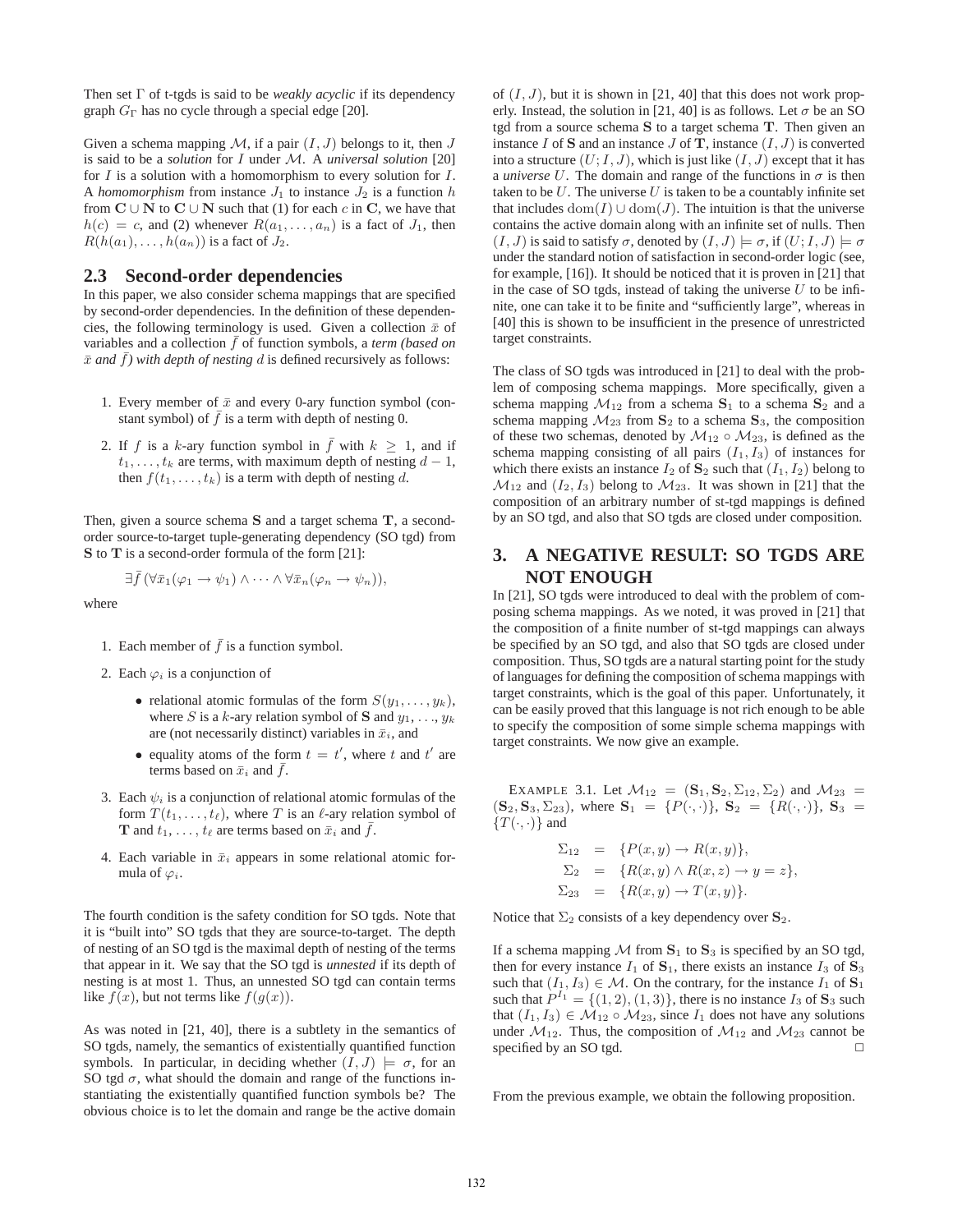PROPOSITION 3.2. *There exist schema mappings*  $M_{12}$  =  $(\mathbf{S}_1, \mathbf{S}_2, \Sigma_{12}, \Sigma_2)$  *and*  $\mathcal{M}_{23} = (\mathbf{S}_2, \mathbf{S}_3, \Sigma_{23})$ *, where*  $\Sigma_{12}$  *and*  $\Sigma_{23}$ *are sets of st-tgds and*  $\Sigma_2$  *is a set of key dependencies, such that* M<sup>12</sup> ◦ M<sup>23</sup> *cannot be specified by an SO tgd.*

Proposition 3.2 does not rule out the possibility that the composition of  $M_{12}$  and  $M_{23}$  can be specified by using an SO tgd together with some source and target constraints. In fact, the composition  $\mathcal{M}_{12} \circ \mathcal{M}_{23}$  can be specified by a set of st-tgds together with some source constraints:  $M_{12} \circ M_{23} = M_{13}$ . where  $\mathcal{M}_{13} = (\mathbf{S}_1, \mathbf{S}_3, \Sigma_1, \Sigma_{13})$  and

$$
\Sigma_1 = \{ P(x, y) \land P(x, z) \rightarrow y = z \},
$$
  
\n
$$
\Sigma_{13} = \{ P(x, y) \rightarrow T(x, y) \}.
$$

A natural question is then whether the language of SO tgds together with source and target constraints is the right language for defining the composition of schema mappings with source and target constraints. Unfortunately, the following theorem shows that this is not the case.

THEOREM 3.3. *There exist schema mappings*  $M_{12}$  $(S_1, S_2, \Sigma_{12}, \Sigma_2)$  *and*  $M_{23} = (S_2, S_3, \Sigma_{23})$ *, where*  $\Sigma_{12}$  *and*  $\Sigma_{23}$ *are sets of st-tgds and* Σ<sup>2</sup> *is a set of key dependencies, such that* M<sup>12</sup> ◦ M<sup>23</sup> *cannot be specified by any schema mapping of the form*  $(S_1, S_3, \sigma_1, \sigma_{13}, \sigma_3)$ *, where*  $\sigma_1$  *is an arbitrary source constraint,*  $\sigma_{13}$  *is an SO tgd, and*  $\sigma_3$  *is an arbitrary target constraint.* 

If we view a source constraint as a set of allowed source instances, then when we say that  $\sigma_1$  is an "arbitrary source constraint" in Theorem 3.3, we mean that  $\sigma_1$  allows an arbitrary set of source instances. A similar comment applies to  $\sigma_3$  being an "arbitrary target constraint".

To prove this theorem, we use a notion of locality from [5]. Notions of locality [22, 25, 30, 35] have been widely used to prove inexpressibility results for first-order logic (FO) and some of its extensions. The intuition underlying those notions of locality is that FO cannot express properties (such as connectivity, cyclicity, etc.) that involve nontrivial recursive computations. The setting of locality is as follows. The *Gaifman graph*  $\mathcal{G}(I)$  of an instance I of a schema S is the graph whose nodes are the elements of  $dom(I)$ , and such that there exists an edge between a and b in  $\mathcal{G}(I)$  if and only if a and b belong to the same tuple of a relation  $R<sup>I</sup>$ , for some  $R \in S$ . For example, if I is an undirected graph, then  $G(I)$  is I itself. The distance between two elements  $a$  and  $b$  in  $I$  is considered to be the distance between them in  $\mathcal{G}(I)$ . Given  $a \in \text{dom}(I)$ , the instance  $N_d^I(a)$ , called the *d*-neighborhood of a in *I*, is defined as the restriction of  $I$  to the elements at distance at most  $d$  from  $a$ , with a treated as a distinguished element (a constant in the vocabulary).

The notion of neighborhood of a point is used in [5] to introduce the following notion of locality for data transformations. In this definition,  $N_d^I(a) \equiv_k N_d^I(b)$  indicates that  $N_d^I(a)$  and  $N_d^I(b)$  agree on all FO-sentences of quantifier rank at most  $k$ , that is, for every FOsentence  $\varphi$  of quantifier rank at most k, we have that  $N_d^I(a) \models \varphi$ if and only if  $N_d^I(b)\models \varphi,$  where the quantifier rank of a formula  $\varphi$ is the maximum depth of quantifier nesting in it.

DEFINITION 3.4. ([5]). Given a source schema S and a target schema **T**, a mapping  $\mathfrak{F} : \mathbf{S} \to \mathbf{T}$  is *locally consistent under* FO*equivalence* if for every  $r, l \geq 0$  there exist  $d, k \geq 0$  such that, for

every instance I of S and  $a, b \in \text{dom}(I)$ , if  $N_d^I(a) \equiv_k N_d^I(b)$ , then

1.  $a \in \text{dom}(\mathfrak{F}(I))$  if and only if  $b \in \text{dom}(\mathfrak{F}(I))$ , and

2. 
$$
N_r^{\mathfrak{F}(I)}(a) \equiv_{\ell} N_r^{\mathfrak{F}(I)}(b)
$$
.

For a fixed schema mapping  $(S, T, \Sigma_{st})$ , we denote by  $\mathfrak{F}_{\text{can}}$  the transformation from S to T, such that  $\mathfrak{F}_{\text{can}}(I)$  is the canonical universal solution for I. In [5], it was shown that  $\mathfrak{F}_{\text{can}}$  is locally consistent under FO-equivalence for schema mappings specified by st-tgds.

PROPOSITION 3.5 ([5]). *For every st-tgd mapping, the transformation* Fcan *is locally consistent under* FO*-equivalence.*

The previous proposition can be easily extended to the case of a composition of a finite number of st-tgd mappings.

LEMMA 3.6. *Let*  $n \ge 2$ *. For every*  $i \in [1, n - 1]$ *, let*  $\mathcal{M}_i = (\mathbf{S}_i, \mathbf{S}_{i+1}, \Sigma_{i,i+1})$  *be a schema mapping specified by a*  $\mathcal{S}_{i,i+1}$  *of st-tgds, and*  $\mathfrak{F}_{\text{can}}^{i}$  *be the canonical universal solution transformation for*  $M_i$ . Assume that  $\mathfrak F$  *is the transformation from*  $S_1$  *to*  $S_n$  *defined as:* 

$$
\mathfrak{F}(I_1) = \mathfrak{F}_{\text{can}}^{n-1}(\cdots(\mathfrak{F}_{\text{can}}^2(\mathfrak{F}_{\text{can}}^1(I_1)))\cdots),
$$

*for every instance*  $I_1$  *of*  $S_1$ *. Then*  $\mathfrak{F}$  *is locally consistent under* FO*equivalence.*

Lemma 3.6 is one of the key components in the proof of Theorem 3.3. We give here a sketch of the proof of Theorem 3.3.

PROOF SKETCH OF THEOREM 3.3. Let  $\mathcal{M}_{12}$  $(S_1, S_2, \Sigma_{12}, \Sigma_2)$  and  $\mathcal{M}_{23} = (S_2, S_3, \Sigma_{23})$  be schema mappings, where:

$$
\begin{array}{rcl}\n\mathbf{S}_1 & = & \{E(\cdot, \cdot), P_1(\cdot), Q_1(\cdot)\}, \\
\mathbf{S}_2 & = & \{P_2(\cdot), Q_2(\cdot), R(\cdot, \cdot), S(\cdot, \cdot)\}, \\
\mathbf{S}_3 & = & \{V(\cdot)\},\n\end{array}
$$

and

$$
\Sigma_{12} = \{P_1(x) \to P_2(x),
$$
  
\n
$$
Q_1(x) \to Q_2(x),
$$
  
\n
$$
E(x, y) \to \exists z_1 \exists z_2 \exists z_3 (R(x, z_1) \land R(y, z_2) \land
$$
  
\n
$$
S(z_1, z_3) \land S(z_2, z_3))\},
$$
  
\n
$$
\Sigma_2 = \{R(x, y) \land R(x, z) \to y = z,
$$
  
\n
$$
S(y, x) \land S(z, x) \to y = z,
$$
  
\n
$$
\Sigma_{23} = \{P_2(x) \land R(x, z) \land R(y, z) \land Q_2(y) \to V(x)\}.
$$

First, we note that for every instance  $I_1$  of  $S_1$ , there exists an instance  $I_3$  of  $S_3$  such that  $(I_1, I_3) \in M_{12} \circ M_{23}$ , and for every instance  $I'_3$  of  $S_3$ , there exists an instance  $I'_1$  of  $S_1$  such that  $(I'_1, I'_3) \in \mathcal{M}_{12} \circ \mathcal{M}_{23}$ . From these two properties, we conclude that source and target constraints cannot be used in defining the composition of  $\mathcal{M}_{12}$  and  $\mathcal{M}_{23}$ .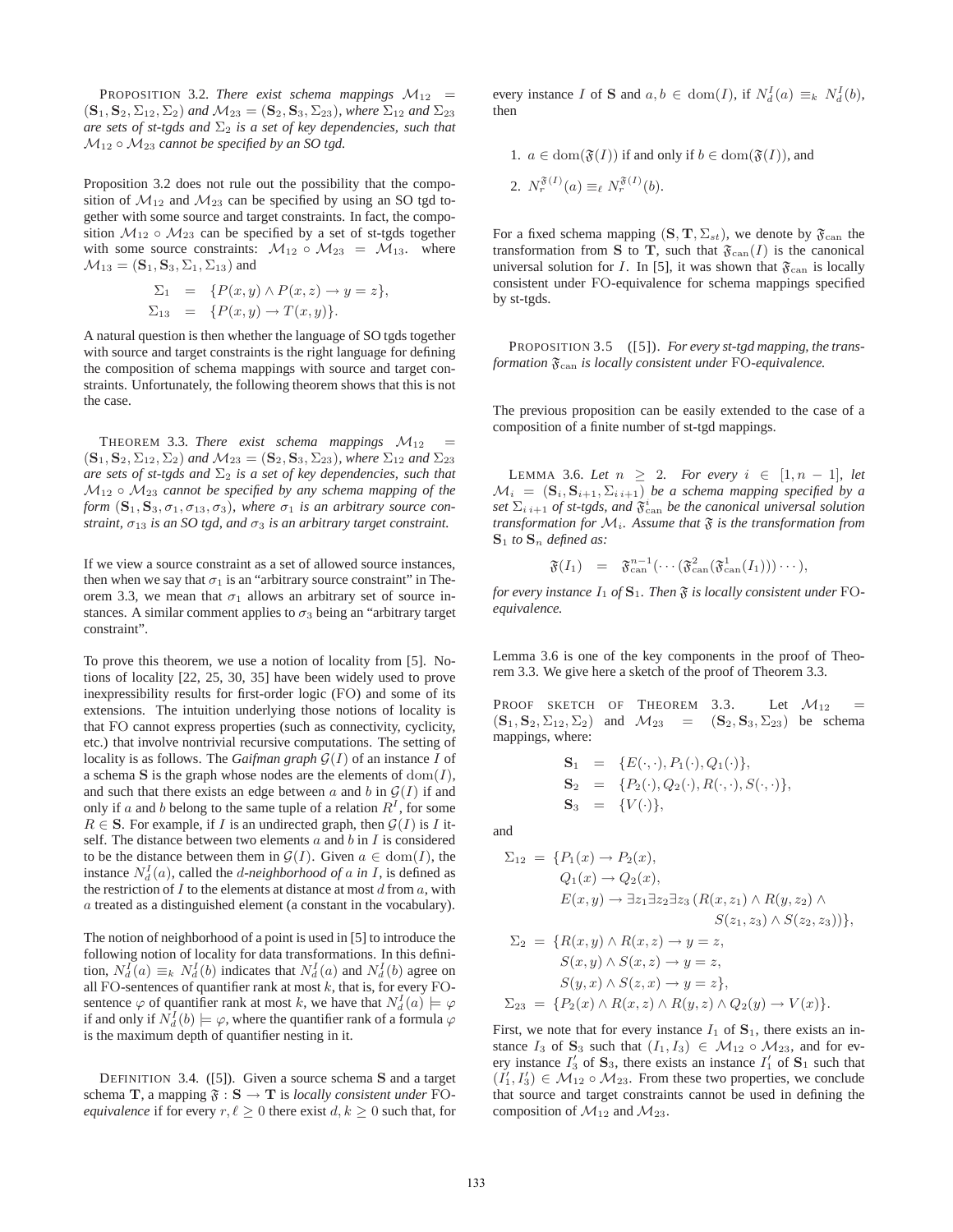Thus, we need only show that  $\mathcal{M}_{12} \circ \mathcal{M}_{23}$  cannot be specified by an SO tgd. For the sake of contradiction, we assume that schema mapping  $\mathcal{M}_{13} = (\mathbf{S}_1, \mathbf{S}_3, \sigma_{13})$  defines this composition, where  $\sigma_{13}$  is an SO tgd. From Theorem 8.2 in [21], we know that every SO tgd is equivalent to the composition of a finite number of sttgd mappings. Thus, given that  $\mathcal{M}_{13}$  defines the composition of  $\mathcal{M}_{12}$  and  $\mathcal{M}_{23}$ , we have that there exist schema mappings  $\mathcal{M}'_1 =$  $(S'_1, S'_2, \Sigma'_{12}), \ldots, \mathcal{M}'_{n-1} = (S'_{n-1}, S'_n, \Sigma'_{n-1,n})$  such that  $n \geq$ 2,  $S'_1 = S_1$ ,  $S'_n = S_3$ ,  $\Sigma'_{i,i+1}$  is a set of st-tgds for every  $i \in$  $\{1, \ldots, n-1\}$ , and  $\mathcal{M}'_1 \circ \ldots \circ \mathcal{M}'_{n-1}$  defines the composition of  $\mathcal{M}_{12}$  and  $\mathcal{M}_{23}$ , that is, for every pair of instances  $(I_1, I_3) \in$  $\mathbf{S}_1 \times \mathbf{S}_3$ :

$$
(I_1,I_3) \in \mathcal{M}_{12} \circ \mathcal{M}_{23} \Leftrightarrow (I_1,I_3) \in \mathcal{M}'_1 \circ \ldots \circ \mathcal{M}'_{n-1}.
$$

For every  $i \in \{1, \ldots, n-1\}$ , let  $\mathfrak{F}_{\text{can}}^i$  be the canonical solution transformation for  $\mathcal{M}'_i$ , and assume that  $\mathfrak F$  is the transformation defined as  $\mathfrak{F}(I_1) = \mathfrak{F}^{n-1}_{\text{can}}(\cdots(\mathfrak{F}^2_{\text{can}}(\mathfrak{F}^1_{\text{can}}(I_1)))\cdots)$  for every instance  $I_1$  of  $S_1$ . From Lemma 3.6, we have that  $\mathfrak F$  is locally consistent under FO-equivalence. In particular, we have that for  $r = 1$ and  $\ell = 1$ , there exist  $d, k \geq 0$  such that for every instance  $I_1$ of  $S_1$  and for every  $a, b \in \text{dom}(I_1)$ , if  $N_d^{I_1}(a) \equiv_k N_d^{I_1}(b)$ , then  $a \in \text{dom}(\mathfrak{F}(I_1))$  if and only if  $b \in \text{dom}(\mathfrak{F}(I_1)).$ 

To obtain a contradiction, and thus conclude the proof, it is enough to show an instance  $I_1$  of  $S_1$  and elements  $a, b \in \text{dom}(I_1)$  such that  $N_d^{I_1}(a) \equiv_k N_d^{I_1}(b)$ ,  $a \in \text{dom}(\mathfrak{F}(I_1))$  and  $b \notin \text{dom}(\mathfrak{F}(I_1))$ . Such an instance is defined as follows:  $P_1^{I_1} = \{a, b\}, Q_1^{I_1} = \{c\},\$ and  $E^{I_1}$  contains the following tuples:



As shown in the figure,  $E^{I_1}$  is a union of two paths, one containing  $d + 2$  elements with first element a and last element c, and another one containing  $d + 1$  elements with first element b. Observe that  $N_d^{I_1}(a) \equiv_k N_d^{I_1}(b)$  since  $N_d^{I_1}(a)$  is isomorphic to  $N_d^{I_1}(b)$ , with a and b treated as distinguished elements. But not only that, it is also possible to prove that  $a \in \text{dom}(\mathfrak{F}(I_1))$  and  $b \notin \text{dom}(\mathfrak{F}(I_1)),$ which leads us to the aforementioned contradiction.  $\Box$ 

# **4. SOURCE-TO-TARGET SO DEPENDEN-CIES**

In Section 3, we showed that SO tgds, even with the assistance of arbitrary source constraints and arbitrary target constraints, cannot always be used to specify the composition of mappings with target constraints, even if only key dependencies are allowed as target constraints. In this paper, we define a richer class, called sourceto-target SO dependencies (st-SO dependencies). This class of dependencies is the source-to-target restriction of the class Sk∀CQ<sup>=</sup> of dependencies introduced in [40]. We show that st-SO dependencies (together with appropriate target constraints) are the right extension of SO tgds for the purpose of expressing the composition of standard schema mappings. The definition of st-SO dependencies is exactly like the definition of SO tgds in Section 2, except that condition (3) is changed to:

- relational atomic formulas of the form  $T(t_1, \ldots, t_\ell)$ , where T is an  $\ell$ -ary relation symbol of **T** and  $t_1, \ldots$ ,  $t_{\ell}$  are terms based on  $\bar{x}_i$  and  $\bar{f}$ , and
- equality atoms of the form  $t = t'$ , where t and t' are terms based on  $\bar{x}_i$  and  $\bar{f}$ .

Let  $\Phi$  be the st-SO dependency  $\exists \bar{f}$  ( $\forall \bar{x}_1(\varphi_1 \rightarrow \psi_1) \land \cdots \land \varphi_n$  $\forall \bar{x}_n(\varphi_n \to \psi_n)$ . From now on, we say that  $\forall \bar{x}_i(\varphi_i \to \psi_i)$  is an *SO tgd part* of  $\Phi$  if  $\psi_i$  is a conjunction of relational atomic formulas of the form  $T(t_1, \ldots, t_\ell)$ , and we say that  $\forall \bar{x}_i(\varphi_i \to \psi_i)$  is an *SO egd part* of  $\Phi$  if  $\psi_i$  is an equality atom of the form  $t = t'$ . Note that if  $\gamma_t$  is the conjunction of the SO tgd parts of  $\Phi$ , and  $\gamma_e$ is the conjunction of the SO egd parts of  $\Phi$ , then  $\Phi$  is equivalent to the formula  $\exists \bar{f}(\gamma_t \wedge \gamma_e)$ .

We adopt the same convention for the semantics of st-SO dependencies as was given in Section 2 for SO tgds, by assuming the existence of a countably infinite universe that includes the active domain.

We shall show that the composition of a finite number of standard schema mappings is given by a schema mapping specified by an st-SO dependency, together with t-egds and a weakly acyclic set of t-tgds. It is convenient to give these latter schema mappings a name. To emphasize the similarity of these second-order schema mappings with the first-order case, we shall refer to these schema mappings as *SO-standard*. Thus, an SO-standard schema mapping is one that is specified by an st-SO dependency, together with t-egds and a weakly acyclic set of t-tgds.

Note that st-SO dependencies, like SO tgds, are closed under conjunction. That is, the conjunction of two st-SO dependencies is equivalent to a single st-SO dependency. This is why we define an SO-standard schema mapping to have only one st-SO dependency, not several. Note also that every finite set of st-tgds can be expressed with an SO tgd, and so with an st-SO dependency. In particular, every standard schema mapping is an SO-standard schema mapping.

# **5. THE CHASE FOR ST-SO DEPENDEN-CIES**

In [21], the well-known chase process is extended so that it applies to an SO tgd  $\Phi$ . The idea is that each SO tgd part of  $\Phi$  is treated like a tgd (of course, the conclusion contains Skolem functions rather than existential quantifiers). In deciding whether the premise of the SO tgd part is instantiated in the instance being chased, two terms are treated as equal precisely if they are syntactically identical. So a premise containing the equality atom  $f(x) = g(y)$  automatically fails to hold over an instance, and a premise containing the equality atom  $f(g(x)) = f(g(y))$  automatically fails to hold over an instance unless the instantiation of  $x$  equals the instantiation of  $y$ .

In this section, we discuss how the chase can be extended to apply to an st-SO dependency. We note that in [40], a chase procedure for the dependencies studied there (which are like ours but not necessarily source-to-target) was introduced. However, their chase was not procedural, in that their chase procedure says to set terms  $t_1$  and  $t_2$  to be equal when the dependencies logically imply that  $t_1 = t_2$ . Because of our source-to-target restriction, we are able to give an explicit, polynomial-time procedure for equating terms.

For space reasons, we keep the discussion here informal. In chasing

<sup>3.</sup> Each  $\psi_i$  is a conjunction of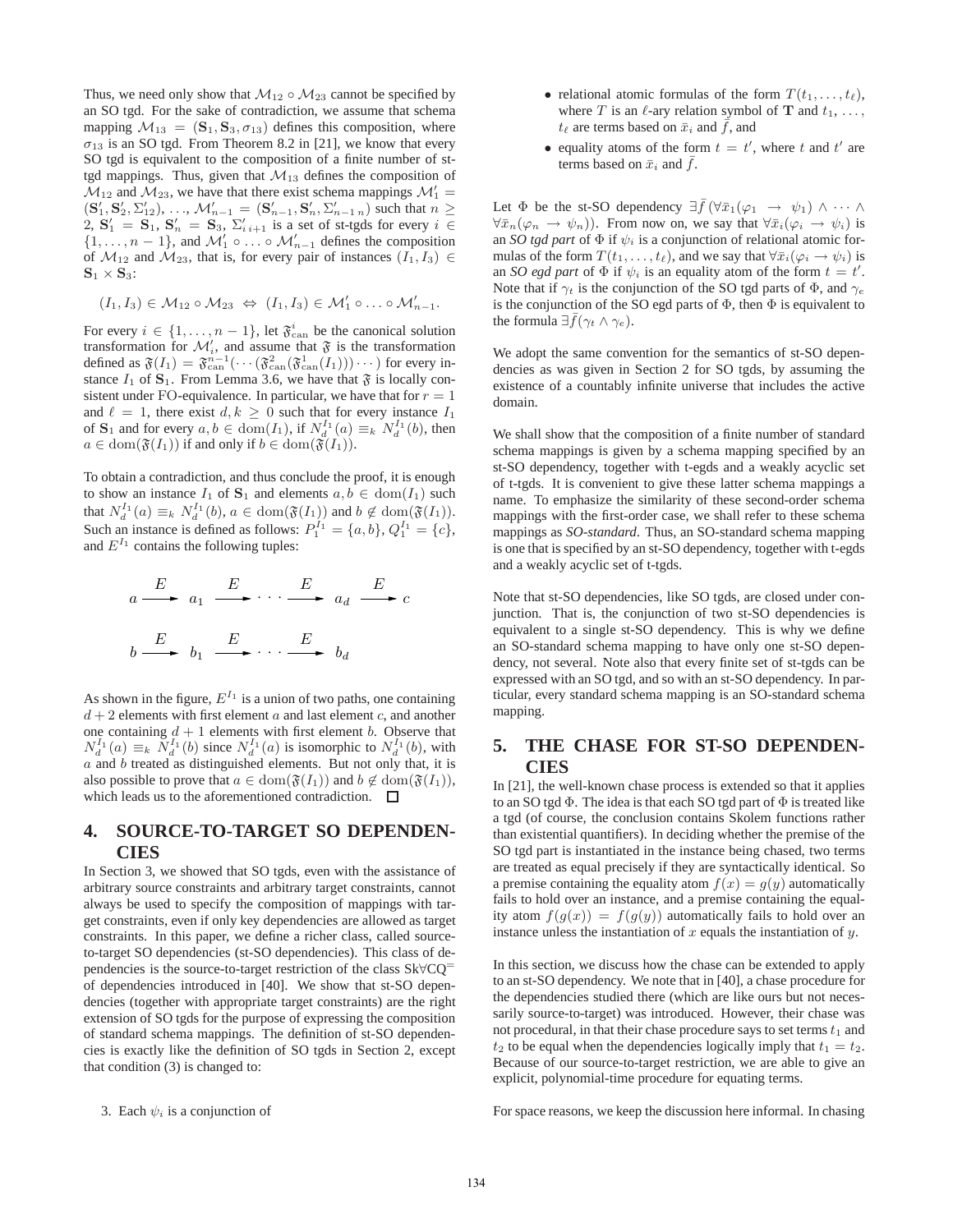an instance I with an st-SO dependency  $\Phi$ , we chase first with all of the SO egd parts of Φ, and then we chase with all of the SO tgd parts of Φ. We no longer consider two terms to be equal precisely if they are syntactically identical, since an SO egd part may force, say,  $f(0)$  and  $g(1)$  to be equal, even though  $f(0)$  and  $g(1)$  are not syntactically identical.

Given a source instance I and an st-SO dependency  $\Phi$ , we now describe how to chase I with the SO egd parts of  $\Phi$ . Let D be the active domain of  $I$  (by our assumptions,  $D$  consists of constants only). Let  $n$  be the maximal depth of nesting over all terms that appear in  $\Phi$ . Let  $\bar{f}$  consist of the function symbols that appear in  $Φ$ . Let T be the set of terms based on D and  $\bar{f}$  that have depth of nesting at most n. This set T is sometimes called the *Herbrand universe* (with respect to D and  $\bar{f}$ ) of depth n. It is straightforward to see (by induction on depth) that the size of  $T$  is polynomial in the size of D, for a fixed choice of  $\Phi$ . We note that if we define  $T'$ to be the subset of T that consists of all terms  $t(\bar{a})$ , where  $t(\bar{x})$  is a subterm of  $\Phi$ , and  $\bar{a}$  is the result of replacing members of  $\bar{x}$  by values in  $D$ , then we could work just as well with  $T'$  as with  $T$  in defining the chase. However, the proofs are easier to give using  $T$ instead of T'.

We now define a function  $F$  with domain the members of  $T$ . The values  $F(t)$  are stored in a table that is updated repeatedly during the chase process. If  $\alpha$  is a member of  $D$ , then the initial value of  $F(a)$  is a itself (in fact, the value of  $F(a)$  will never change for members  $a$  of  $D$ ). If  $t$  is a member of  $T$  that is not in  $D$  (so that t is of the form  $f(t_1, \ldots, t_k)$  for some function symbol f), then  $F(t)$  is initially taken to be a new null value. As we change F, we shall maintain the invariant that if  $f(t_1, \ldots, t_k)$  and  $f(t'_1, \ldots, t'_k)$ are members of T where  $F(t_i) = F(t'_i)$ , for  $1 \leq i \leq k$ , then  $F(f(t_1,...,t_k)) = F(f(t'_1,...,t'_k))$ . This is certainly true initially, since  $F$  is initially one-to-one on members of  $T$ .

Let  $N$  be the set of all of the new null values (the values initially assigned to  $F(t)$  when t is not in D). We create an ordering  $\prec$ on  $D \cup N$ , where the members of D are an initial segment of the ordering  $\prec$ , followed by the members of N.

We now begin chasing I with the SO egd parts of  $\Phi$ , to change the values of  $F$ . Whenever  $t$  is a member of  $T$  such that we replace a current value of  $F(t)$  by a new value during the chase process, we will always replace the current value of  $F(t)$  by a value that is lower in the ordering  $\prec$ . If  $s_1(\bar{y}_1) = s_2(\bar{y}_2)$  is an equality in the premise of an SO egd part of  $\Phi$ , then the equality  $s_1(\bar{e}_1)$  =  $s_2(\bar{e}_2)$  evaluates to "true" where  $\bar{e}_1$  and  $\bar{e}_2$  consist of members of D, precisely if the current value of  $F(s_1(\bar{e}_1))$  equals the current value of  $F(s_2(\bar{e}_2))$ . Each time an equality  $t_1(\bar{a}) = t_2(\bar{b})$  is forced (because of an SO egd part with conclusion  $t_1(\bar{x}) = t_2(\bar{y})$ ), and the current value of  $F(t_1(\bar{a}))$  does not equal the current value of  $F(t_2(\bar{b}))$  we proceed as follows. Let  $c_1$  be the smaller of these two values and let  $c_2$  be the larger of these two values in our ordering  $\prec$ . If  $c_2$  is a constant, then the chase fails and halts. Otherwise, for every member s of T where the current value of  $F(s)$  is  $c_2$ , change the value so that the new value of  $F(s)$  is  $c_1$ . Note that under this change, the new value of  $F(t_1(\bar{a}))$  and the new value of of  $F(t_2(\bar{b}))$  are the same (namely,  $c_1$ ).

These changes in  $F$  may propagate new changes in  $F$ , which we need to make in order to maintain the invariant. Assume that as a result of our changes in F so far, there are terms  $f(t_1, \ldots, t_k)$ and  $f(t'_1, \ldots, t'_k)$  in T where  $F(t_i) = F(t'_i)$ , for  $1 \le i \le k$ , but

 $F(f(t_1,...,t_k))$  and  $F(f(t'_1,...,t'_k))$  are different. As before, let  $c_1$  be the smaller of these two values and let  $c_2$  be the larger of these two values in our ordering  $\prec$ . If  $c_2$  is a constant, then the chase fails and halts. Otherwise, for every member  $s$  of  $T$  where the current value of  $F(s)$  is  $c_2$ , change the value so that the new value of  $F(s)$  is  $c_1$ . Note that under this change, the new value of  $F(f(t_1,...,t_k))$  and the new value of  $F(f(t'_1,...,t'_k))$  are the same (namely,  $c_1$ ). Continue this process until no more changes occur. It is easy to see that we have maintained our invariant. Continue chasing with SO egd parts until no more changes occur. Note that at most as many changes can occur as the size of  $T$ , since every time a change occurs, there are strictly fewer values of  $F(t)$ as  $t$  ranges over  $T$ . This is the key reason why the chase runs in polynomial time.

Once  $F$  has stabilized, so that no more changes are caused by chasing with the SO egd parts of  $\Phi$ , then chase I with the SO tgd parts of  $\Phi$ . If  $s_1(\bar{y}_1) = s_2(\bar{y}_2)$  is an equality in the premise of an SO tgd part of  $\Phi$ , then the equality  $s_1(\bar{e}_1) = s_2(\bar{e}_2)$  evaluates to "true" where  $\bar{e}_1$  and  $\bar{e}_2$  consist of members of I, precisely if  $F(s_1(\bar{e}_1)) = F(s_2(\bar{e}_2))$ . These chase steps produce the target relation J that is taken to be the result of the chase.

We have the following theorem about the chase process.

THEOREM 5.1. *Let* Φ *be a fixed st-SO dependency. The chase of a ground instance* I *with* Φ *runs in time polynomial in the size of* I*. The chase fails precisely if there is no solution for* I *with respect to* Φ*. If the chase succeeds, then it produces a universal solution for* I *with respect to* Φ*.*

Note that in particular, Theorem 5.1 tells us that there is a polynomial-time algorithm for determining, given a source instance  $I$ , whether there is a solution for  $I$ , and if so, producing a universal solution for I.

Because there is a polynomial-time chase for st-SO dependencies, there is also a polynomial-time chase for SO-standard schema mappings: first, chase with the st-SO dependency, and then with the target dependencies (where there is a polynomial-time chase because of the weak-acyclicity assumption). It follows that there is a polynomial-time algorithm for obtaining a universal solution for an SO-standard schema mapping (if there is a solution).

As shown in [20], we can use a universal solution to obtain the certain answers to unions of conjunctive queries in polynomial time. We now recall the definition of the certain answers. Given a schema mapping  $\mathcal{M} = (\mathbf{S}, \mathbf{T}, \Sigma)$ , an instance I over the source schema S and a k-ary query q posed against the target schema T, the *certain answers of q on I with respect to*  $M$ , denoted by *certain* $M(q, I)$ , is the set of all  $k$ -tuples  $t$  of values from  $I$  such that, for every solution J of I under M, we have that  $t \in q(J)$ , where  $q(J)$  is the result of evaluating  $q$  on  $J$ . If  $J$  is a universal solution for  $I$  under  $M$ , and q is a union of conjunctive queries, then it is shown in [20] that *certain* $\mathcal{M}(q, I)$  equals  $q(J)$ <sub>1</sub>, which is the result of evaluating  $q$  on  $J$  and then keeping only those tuples formed entirely of values from  $I$  (that is, tuples that do not contain nulls). The equality *certain* $\mathcal{M}(q, I) = q(J)$  holds for arbitrarily specified schema mappings  $M$  (as long as such a universal solution  $J$  exists). We thereby obtain the following corollary to Theorem 5.1, which is analogous to the same corollary in [21] for mappings specified by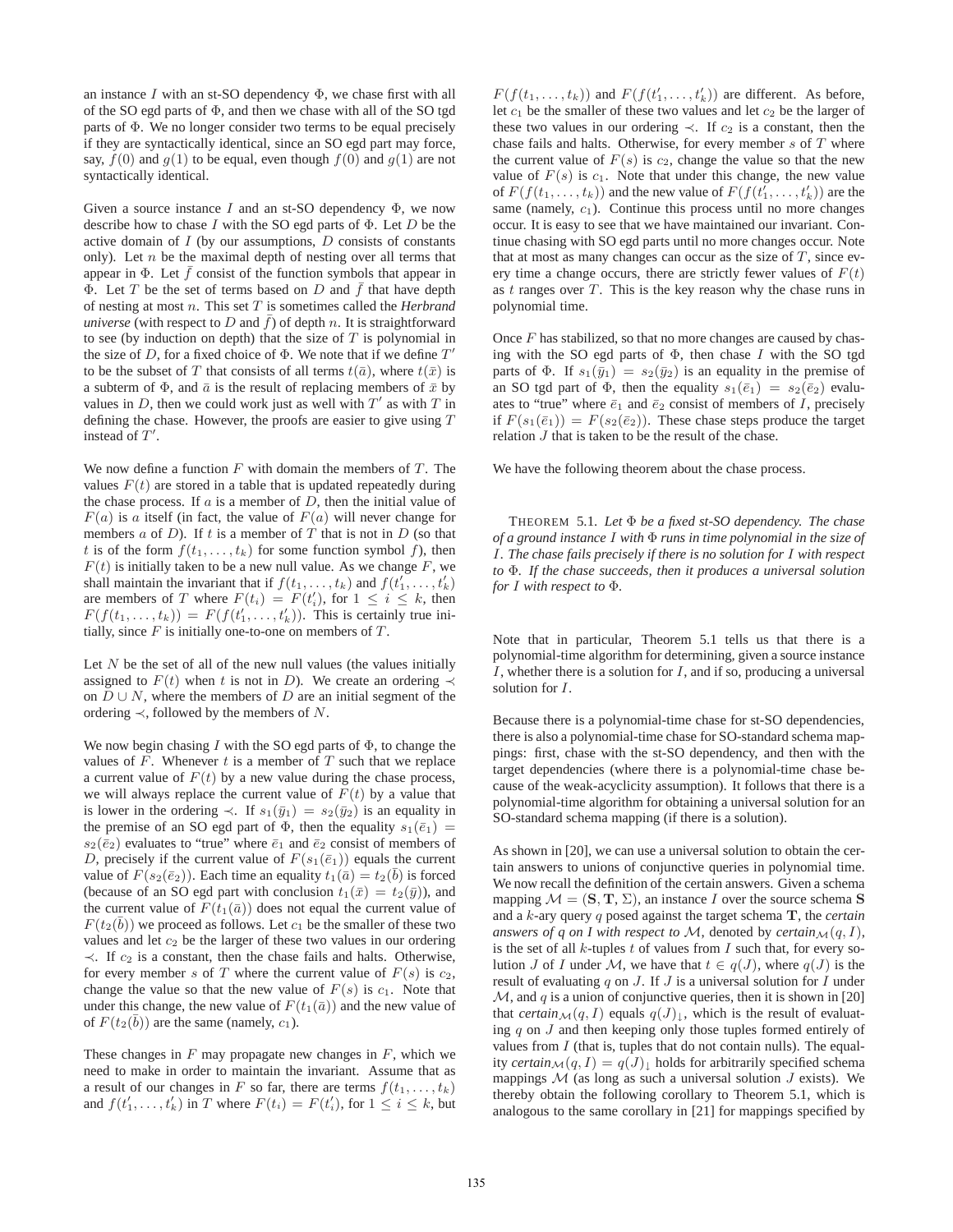SO tgds (except that in the case of SO tgds, there is always a solution for every ground instance  $I$ ).

COROLLARY 5.2. *Let* M *be an SO-standard schema mapping. Let* q *be a union of conjunctive queries over the target schema* T*. Then for every ground instance* I *over* S *such that there is a solution for* I with respect to  $\Phi$ *, the set certain* $\mathcal{M}(q, I)$  *can be computed in polynomial time (in the size of* I*).*

# **6. A POSITIVE RESULT: SO-STANDARD SCHEMA MAPPINGS ARE THE NEEDED CLASS**

In this section, we show that SO-standard schema mappings (those specified by an st-SO dependency, along with target constraints consisting of t-egds and a weakly-acyclic set of t-tgds) exactly correspond to the composition of standard schema mappings.

# **6.1 Using SO-standard schema mappings to define compositions**

Before we show that the composition of an arbitrary number of standard schema mappings is equivalent to an SO-standard schema mapping, we first show that target constraints are needed (that is, st-SO dependencies by themselves are not enough). In fact, the next proposition says that st-SO dependencies, without target constraints, are not capable of specifying even schema mappings specified by st-tgds and a set of key dependencies.

PROPOSITION 6.1. *There exists a schema mapping*  $M_{12}$  =  $({\bf S}_1, {\bf S}_2, \Sigma_{12}, \Sigma_2)$ *, where*  $\Sigma_{12}$  *is a set of st-tgds and*  $\Sigma_2$  *is a set of key dependencies, such that* M<sup>12</sup> *cannot be specified by an st-SO dependency.*

As we shall see, we get an easy proof of Proposition 6.1 by using the following simple proposition, which is analogous to the same result for st-tgds [17].

PROPOSITION 6.2. Let  $\sigma_{12}$  be an st-SO dependency, let I be a *source instance, and let J be a target instance. If*  $(I, J) \models \sigma_{12}$ *and*  $J \subseteq J'$ , *then*  $(I, J') \models \sigma_{12}$ *.* 

PROOF OF PROPOSITION 6.1. Let  $\mathbf{S}_1 = \{S(\cdot, \cdot)\}, \mathbf{S}_2 = \{T(\cdot, \cdot)\}$ and  $\Sigma_{12} = \{S(x, y) \rightarrow T(x, y)\}\$ , and assume that  $\Sigma_2$  consists of the single key dependency  $T(x,y) \wedge T(x,z) \rightarrow y = z$ . By way of contradiction, assume that  $\mathcal{M}_{12}$  can be specified by an st-SO dependency  $\sigma_{12}$ . Let  $I = \{S(1,2)\}, J = \{T(1,2)\}\$ and  $J' = \{T(1, 2), T(1, 3)\}\$ . Given that  $(I, J) \models \Sigma_{12} \cup \Sigma_2$ , and  $\sigma_{12}$ specifies  $\mathcal{M}_{12}$ , we have that  $(I, J) \models \sigma_{12}$ . Hence, by Proposition 6.2, we have that  $(I, J') \models \sigma_{12}$  and, thus,  $(I, J') \models \Sigma_{12} \cup \Sigma_2$ since  $\sigma_{12}$  specifies  $\mathcal{M}_{12}$ . Thus, we obtain a contradiction, since  $J' \not\models \Sigma_2.$ 

Let  $\mathcal{M}_{12}$  and  $\mathcal{M}_{23}$  be standard schema mappings. The previous negative result implies that st-SO dependencies by themselves cannot necessarily specify the composition  $\mathcal{M}_{12} \circ \mathcal{M}_{23}$ . Our next theorem implies that  $\mathcal{M}_{12} \circ \mathcal{M}_{23}$  is equivalent to an SO-standard schema mapping  $M_{13}$ . In fact, we can take the target constraints of  $\mathcal{M}_{13}$  to be the target constraints of  $\mathcal{M}_{23}$ . Thus, intuitively, st-SO dependencies are expressive enough to capture the intermediate target constraints in a composition.

THEOREM 6.3. Let  $M_{12} = (\mathbf{S}_1, \mathbf{S}_2, \Sigma_{12}, \Sigma_2)$  and  $M_{23} =$  $(\mathbf{S}_2, \mathbf{S}_3, \Sigma_{23}, \Sigma_3)$  *be standard schema mappings (so that*  $\Sigma_{12}$ ,  $\Sigma_{23}$ *are sets of st-tgds, and*  $\Sigma_i$  ( $i = 2, 3$ ) *is the union of a set of tegds and a weakly-acyclic set of t-tgds). Then there exists an st-SO dependency*  $\sigma_{13}$  *such that the mapping*  $M_{13} = (\mathbf{S}_1, \mathbf{S}_3, \sigma_{13}, \Sigma_3)$ *is equivalent to the composition*  $M_{12} \circ M_{23}$ *.* 

In Section 6.2, we show that the composition of SO-standard schema mappings is also an SO-standard schema mapping. By combining this result with Theorem 6.3 (and using the simple fact, noted earlier, that every standard schema mapping is an SOstandard schema mapping), we obtain our desired result, namely, that the composition of a finite number of standard schema mappings is equivalent to an SO-standard schema mapping.

It is straightforward to show that Theorem 6.3 is a consequence of the following proposition.

PROPOSITION 6.4. *Let* M<sup>12</sup> *be a standard schema mapping, and let* M<sup>23</sup> *be an st-tgd mapping (no target constraints). Then the composition* M<sup>12</sup> ◦M<sup>23</sup> *can be specified by an st-SO dependency.*

As pointed out in Section 4, the class of st-SO dependencies corresponds to the source-to-target restriction of the class of Sk∀CQ<sup>=</sup> dependencies introduced in [40]. In fact, Theorem 6.3 and Proposition 6.4 were essentially established in [40] (see Theorems 6 and 9 and the paragraph after Theorem 10 in [40]), but they are restated and clarified here for the sake of completeness. We also show here how Proposition 6.4 is proved, which is a straightforward adaptation of the proofs of Theorems 6 and 9 in [40], and the comments in the paragraph after Theorem 10 to handle a weakly-acyclic set of target tgds.

We now demonstrate, by example, how an st-SO dependency  $\sigma_{13}$ is obtained from  $\mathcal{M}_{12}$  and  $\mathcal{M}_{23}$  in Proposition 6.4 (it will be clear how to extend from the example to the general case). Assume that  $S_1 = \{A(\cdot, \cdot), B(\cdot)\}, S_2 = \{C(\cdot, \cdot), D(\cdot, \cdot)\}, S_3 = \{E(\cdot, \cdot)\}.$ Furthermore, suppose that  $\Sigma_{12}$  consists of the following st-tgds:

$$
A(x,y) \rightarrow C(x,y), \nB(x) \rightarrow \exists y \, C(x,y),
$$
\n(1)

 $\Sigma_2$  consists of the following t-tgds:

$$
C(x,y) \land C(y,z) \rightarrow C(z,x),
$$
  
\n
$$
C(x,y) \rightarrow \exists z D(x,z),
$$
  
\n
$$
C(x,x) \rightarrow D(x,x),
$$
  
\n
$$
D(x,y) \rightarrow D(y,x),
$$
  
\n(2)

and  $\Sigma_{23}$  consists of the st-tgd:

$$
D(x, y) \rightarrow \exists z E(x, y, z). \tag{3}
$$

To obtain  $\sigma_{13}$ , we first Skolemize each dependency in  $\Sigma_{12}$ ,  $\Sigma_2$  and  $\Sigma_{23}$  to obtain the sets  $\mathcal{E}(\Sigma_{12}), \mathcal{E}(\Sigma_2)$  and  $\mathcal{E}(\Sigma_{23})$  of dependencies,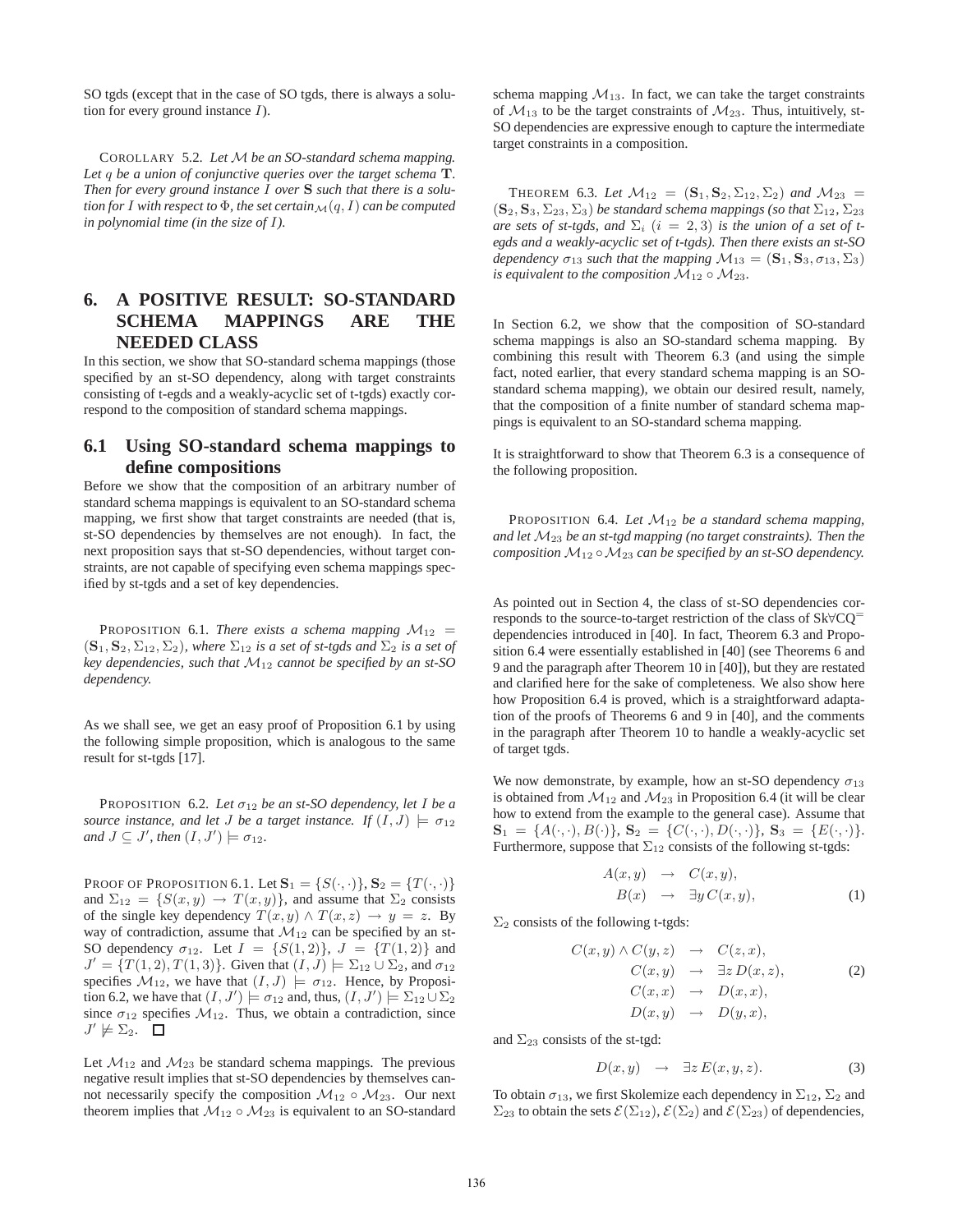respectively. In this process, we use distinct Skolem functions for distinct dependencies. In particular, we replace  $(1)$ ,  $(2)$  and  $(3)$  by:

$$
B(x) \rightarrow C(x, f(x)),
$$
  
\n
$$
C(x,y) \rightarrow D(x, g(x,y)),
$$
  
\n
$$
D(x,y) \rightarrow E(x, y, h(x,y)),
$$

respectively. Then for predicates  $C$  and  $D$ , we introduce functions  $f_C$ ,  $g_C$ ,  $f_D$  and  $g_D$ , where  $f_C$ ,  $g_C$  have the same arity as C, and where  $f_D$ ,  $g_D$  have the same arity as D, and we define  $\sigma_{13}$  as:

$$
\exists f \exists g \exists h \exists f_C \exists g_C \exists f_D \exists g_D \Psi,
$$

where  $f$ ,  $g$  and  $h$  are the Skolem functions introduced above and  $\Psi$  is a conjunction of a set of dependencies defined as follows. As predicate C cannot be mentioned in  $\Psi$ , functions  $f_C$  and  $g_C$  are used to replace it: the equality  $f_C(\bar{a}) = g_C(\bar{a})$  is used to indicate that  $C(\bar{a})$  holds. Thus, the first two conjuncts of  $\Psi$  are generated from  $\mathcal{E}(\Sigma_{12})$  by replacing  $C(\bar{x})$  by  $f_C(\bar{x}) = g_C(\bar{x})$ :

$$
A(x,y) \rightarrow f_C(x,y) = g_C(x,y),
$$
  
\n
$$
B(x) \rightarrow f_C(x,f(x)) = g_C(x,f(x)).
$$
 (4)

Similarly, functions  $f_D$  and  $g_D$  are used to replace predicate  $D$ , and the dependencies in  $\mathcal{E}(\Sigma_2)$  are used to generate the following conjuncts of Ψ:

$$
dom(x) \land dom(y) \land dom(z) \land f_C(x, y) = g_C(x, y) \land f_C(y, z) = g_C(y, z) \rightarrow f_C(z, x) = g_C(z, x),
$$
 (5)  

$$
dom(x) \land dom(y) \land
$$

$$
f_C(x,y) = g_C(x,y) \to f_D(x,g(x,y)) = g_D(x,g(x,y)), \tag{6}
$$

dom(x)  $\land f_C(x, x) = g_C(x, x) \rightarrow f_D(x, x) = g_D(x, x),$  (7) dom $(x) \wedge$ dom $(y) \wedge$ 

$$
f_D(x,y) = g_D(x,y) \to f_D(y,x) = g_D(y,x), \tag{8}
$$

where  $dom(\cdot)$  is a formula that defines the domain of the instances of  $S_1$ , that is, dom $(x)$  is  $\exists y \, A(x,y) \vee \exists z \, A(z,x) \vee B(x)$ . This predicate is included in the previous dependencies to satisfy the safety condition of st-SO dependencies, namely, that every variable mentioned in a term has to be mentioned in a source predicate. We then use the standard approach for eliminating disjunctions in a premise (for example,  $\varphi_1 \lor \varphi_2 \to \psi$  can be replaced by the two formulas  $\varphi_1 \rightarrow \psi$  and  $\varphi_2 \rightarrow \psi$ ).

Notice that if an equality  $f_C(a, f(a)) = g_C(a, f(a))$  can be inferred by using dependency (4), then we know that  $C(a, f(a))$ holds. Thus, since  $D(a, g(a, f(a)))$  can be obtained from  $C(a, f(a))$  and the dependency  $C(x, y) \rightarrow D(x, g(x, y)),$ it should be possible to infer that  $f_D(a, g(a, f(a)))$  =  $g_D(a, g(a, f(a)))$  holds by using the fact that  $f_C(a, f(a)) =$  $g_C(a, f(a))$  holds and the dependencies in Ψ. However, if dom $(f(a))$  does not hold, then  $f_C(a, f(a)) = g_C(a, f(a))$ does not satisfy the premise of dependency (6) and, therefore,  $f_D(a, g(a, f(a))) = g_D(a, g(a, f(a)))$  cannot be inferred by using this dependency. To overcome this limitation, we also instantiate the above four dependencies with the terms that appear in the tuples that are generated by repeatedly applying the formulas in  $\mathcal{E}(\Sigma_2)$ . More precisely, it is possible to infer that only terms of the form x and  $f(y)$  need to be considered for the case of predicate  $C$  and, thus, dependencies (5), (6) and (7) are instantiated with all the possible combinations of this type of terms. For example, the

following is one of the conjuncts of  $\Psi$  generated from formula (5):

$$
dom(x) \land dom(y) \land dom(z) \land fc(f(x), y) = gc(f(x), y) \land fc(y, f(z)) = gc(y, f(z)) \rightarrow fc(f(z), f(x)) = gc(f(z), f(x)),
$$

while the following dependency is one of the conjuncts of  $\Psi$  generated from formula (7):

$$
dom(x) \land dom(y) \land f_C(f(x), f(y)) = g_C(f(x), f(y)) \land f(x) = f(y) \rightarrow f_D(f(x), f(y)) = g_D(f(x), f(y)).
$$

Notice that in the previous dependency we have included the equality  $f(x) = f(y)$ , as it can be the case that  $f(a) = f(b)$  holds for distinct elements  $a$  and  $b$ . Similarly, it is possible to infer that only terms of the form x,  $f(y)$ ,  $g(x, y)$ ,  $g(x, f(y))$ ,  $g(f(x), y)$ and  $g(f(x),f(y))$  need to be considered for the case of predicate D. Thus, dependency (8) is instantiated with all the possible combinations of this type of terms. For example, the following is one of the conjuncts of  $\Psi$  generated by this process:

$$
dom(x) \land dom(y) \land dom(z) \land \nfp(f(x), g(f(y), z)) = g_D(f(x), g(f(y), z)) \rightarrow \nfp(g(f(y), z), f(x)) = g_D(g(f(y), z), f(x)).
$$

Finally, the last conjuncts of  $\Psi$  are generated from dependency  $D(x, y) \rightarrow E(x, y, h(x, y))$  as above. For example, the following are two of these conjuncts:

 $dom(x) \wedge dom(y) \wedge f_D(x,y) = g_D(x,y) \rightarrow E(x,y,h(x,y)),$  $dom(x) \wedge dom(y) \wedge dom(z) \wedge$ 

$$
f_D(f(x), g(f(y), f(z))) = g_D(f(x), g(f(y), f(z))) \to
$$
  

$$
E(f(x), g(f(y), f(z)), h(f(x), g(f(y), f(z))))
$$
.

It is important to notice that the weak acyclicity of  $\Sigma_2$  guarantees that the above process terminates. That is, we need only consider terms up to a certain fixed depth of nesting. In particular, in the above example, we only need to consider terms where the nesting depth of functions is at most 2.

EXAMPLE 6.5. We conclude this section by showing why weak acyclicity is necessary to guarantee the termination of the above process. Assume that  $\mathcal{M}_{12} = (\mathbf{S}_1, \mathbf{S}_2, \Sigma_{12}, \Sigma_2)$  and  $\mathcal{M}_{23} =$  $(S_2, S_3, \Sigma_{23})$ , where  $S_1 = \{A(\cdot, \cdot)\}, S_2 = \{B(\cdot, \cdot)\}, S_3 =$  $\{C(\cdot,\cdot)\}, \Sigma_{12}$  consists of the following st-tgd:

$$
A(x,y) \rightarrow B(x,y),
$$

 $\Sigma_2$  consists of the following t-tgd:

$$
B(x, y) \rightarrow \exists z B(y, z), \tag{9}
$$

and  $\Sigma_{23}$  consists of the st-tgd:

$$
B(x, y) \rightarrow C(x, y).
$$

Notice that  $\mathcal{M}_{12}$  is not a standard schema mapping, as  $\Sigma_2$  is not weakly acyclic.

In order to obtain an st-SO dependency  $\sigma_{13}$  that defines the composition of  $\mathcal{M}_{12}$  and  $\mathcal{M}_{23}$ , the above process first Skolemizes each dependency in  $\Sigma_{12}$ ,  $\Sigma_2$  and  $\Sigma_{23}$  to obtain the sets  $\mathcal{E}(\Sigma_{12})$ ,  $\mathcal{E}(\Sigma_2)$ and  $\mathcal{E}(\Sigma_{23})$  of dependencies, respectively. In particular, the t-tgd (9) is replaced by the dependency:

$$
B(x, y) \rightarrow B(y, h(x, y)). \tag{10}
$$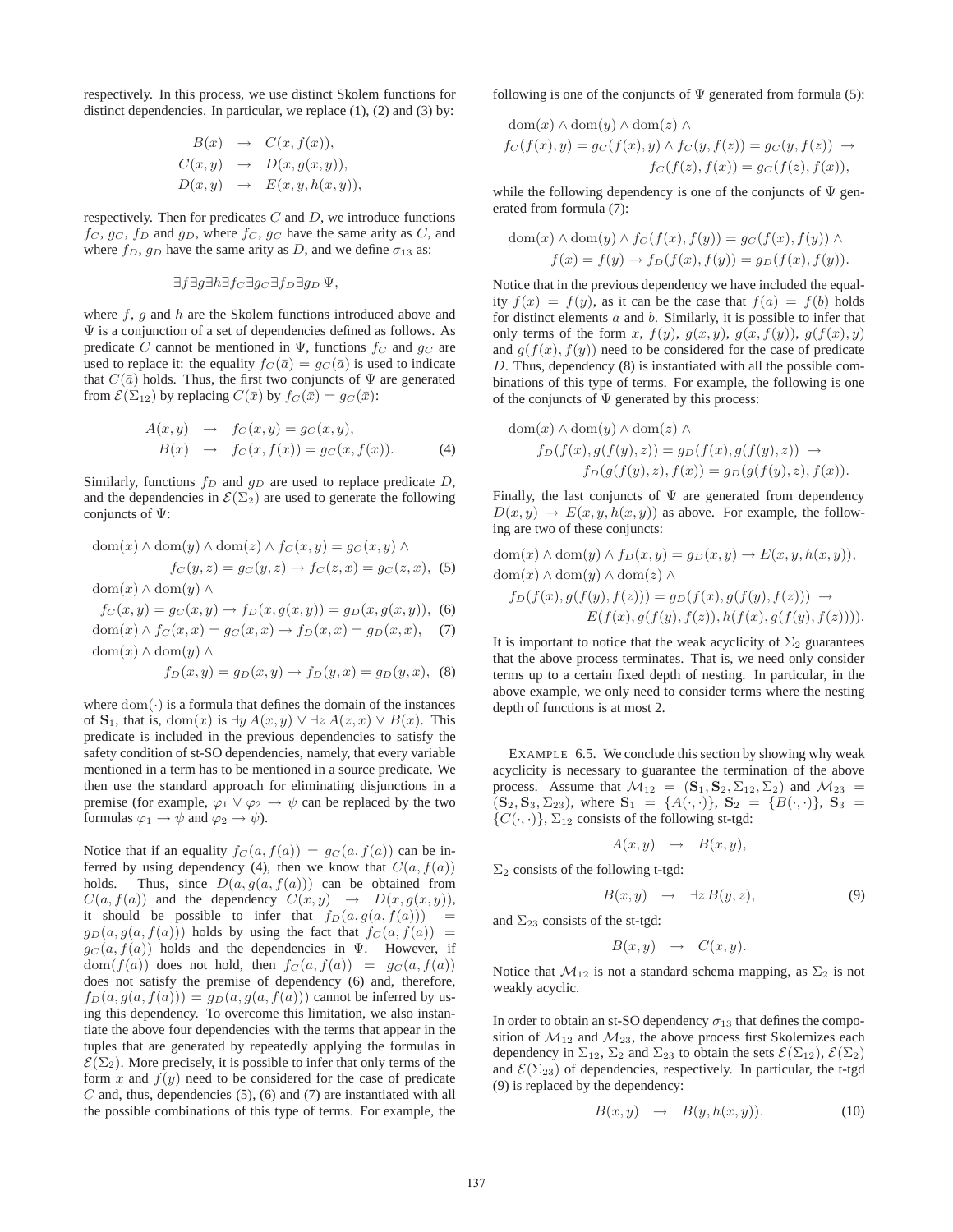Then binary functions  $f_B$  and  $g_B$  are introduced, and  $\sigma_{13}$  is defined as  $\exists h \exists f_B \exists q_B \Psi$ , where  $\Psi$  is a conjunction of a set of dependencies defined as follows. The first conjunct of  $\Psi$  is generated from  $\mathcal{E}(\Sigma_{12})$  by replacing  $B(x, y)$  by  $f_B(x, y) = q_B(x, y)$ :

$$
A(x, y) \rightarrow f_B(x, y) = g_B(x, y). \tag{11}
$$

Then functions  $f_B$  and  $g_B$  are used to eliminate predicate  $B$  from  $\mathcal{E}(\Sigma_2)$ . In particular, the following conjunct is included in  $\Psi$ :

$$
dom(x) \land dom(y) \land f_B(x, y) = g_B(x, y) \rightarrow
$$
  

$$
f_B(y, h(x, y)) = g_B(y, h(x, y)), \quad (12)
$$

where  $\text{dom}(\cdot)$  is a formula that defines the domain of the instances of  $S_1$ , that is,  $dom(x)$  is  $\exists u A(x, u) \vee \exists v A(v, x)$ . As mentioned above, predicate  $dom(\cdot)$  is included in the previous dependency to satisfy the safety condition of st-SO dependencies.

It should be noticed if  $(a, b)$  is a tuple in A, one can infer that  $f_B(a, b) = g_B(a, b)$  holds by considering dependency (11), and then one can infer that  $f_B(b, h(a, b)) = g_B(b, h(a, b))$  holds by considering dependency (12). By definition of  $\sigma_{13}$ , this implies that  $B(b, h(a, b))$  holds, from which one concludes that  $B(h(a, b), h(b, h(a, b)))$  also holds (from dependency (10)). Thus, in this case it should be possible to infer that

$$
f_B(h(a, b), h(b, h(a, b))) = g_B(h(a, b), h(b, h(a, b))) \tag{13}
$$

holds from the dependencies in  $\Psi$ . However, if  $dom(h(a, b))$  does not hold, then one cannot infer equality (13) from dependency (12) and the fact that  $f_B(b, h(a, b)) = g_B(b, h(a, b))$  holds. This forces one to instantiate dependency (12) with the terms that appear in the tuples that are generated by repeatedly applying (10). In particular, the following dependency is included as a conjunct of  $\Psi$  to be able to infer (13) from equality  $f_B(b, h(a, b)) = g_B(b, h(a, b))$ :

$$
dom(x) \land dom(y) \land f_B(x, h(x, y)) = g_B(x, h(x, y)) \rightarrow
$$
  

$$
f_B(h(x, y), h(x, h(x, y))) = g_B(h(x, y), h(x, h(x, y))).
$$

The previous dependencies are used to deal with the terms where the nesting depth of functions is at most 2. But given that  $\Sigma_2$  is not weakly acyclic, one also needs to deal with the terms where the nesting depth of functions is 3, which forces one to include the following dependency as a conjunct of Ψ:

$$
dom(x) \wedge dom(y) \wedge
$$
  
\n
$$
f_B(h(x, y), h(x, h(x, y))) = g_B(h(x, y), h(x, h(x, y))) \rightarrow
$$
  
\n
$$
f_B(h(x, h(x, y)), h(h(x, y), h(x, h(x, y)))) =
$$
  
\n
$$
g_B(h(x, h(x, y)), h(h(x, y), h(x, h(x, y))))
$$

It is not difficult to see that the process does not terminate in this case, as from the preceding dependency one needs to generate a formula to deal with the terms where the nesting depth of functions is 4, which in turn has to be used to generate a dependency to deal with nesting depth 5, and so on.  $\Box$ 

# **6.2 Composability of SO-standard schema mappings**

The next theorem implies that the composition of SO-standard schema mappings is an SO-standard schema mapping. This is the final step we need to show that the composition of a finite number of standard schema mappings is given by an SO-standard schema mapping.

THEOREM 6.6. *For every pair*  $M_{12} = (\mathbf{S}_1, \mathbf{S}_2, \sigma_{12}, \Sigma_2)$  and  $M_{23} = (S_2, S_3, \sigma_{23}, \Sigma_3)$  *of schema mappings, where*  $\sigma_{12}$ ,  $\sigma_{23}$ *are st-SO dependencies and*  $\Sigma_i$  (i = 2,3) *is the union of a set of t-egds and a weakly acyclic set of t-tgds, there exists an st-SO dependency*  $\sigma_{13}$  *such that the schema mapping*  $M_{13}$  =  $(S_1, S_3, \sigma_{13}, \Sigma_3)$  *is equivalent to the composition*  $\mathcal{M}_{12} \circ \mathcal{M}_{23}$ *.* 

Note that, just as in Theorem 6.3, the set  $\Sigma_3$  used in  $\mathcal{M}_{23}$  is also used in  $M_{13}$ . Theorem 6.6 was essentially established in [40] (see Theorems 6 and 9 and the paragraph after Theorem 10 in [40]), since the class of st-SO dependencies corresponds to the source-totarget restriction of the class of Sk∀CQ<sup>=</sup> dependencies introduced in [40].

As pointed out in Section 6.1, the previous result is fundamental to showing that SO-standard schema mappings can define the composition of standard schema mappings, since from the combination of this result with Theorem 6.3 (and using the simple fact that every standard schema mapping is an SO-standard schema mapping), we obtain the following theorem as a consequence.

THEOREM 6.7. *The composition of a finite number of standard schema mappings is equivalent to an SO-standard schema mapping.*

# **6.3 SO-standard schema mappings are exactly the needed class**

We have introduced st-SO dependencies (and SO-standard schema mappings) because of Theorem 6.7. In this section, we show that SO-standard schema mappings are exactly the needed class, since the converse of Theorem 6.7 also holds. Specifically, we have the following theorem.

THEOREM 6.8. *Every SO-standard schema mapping is equivalent to the composition of a finite number of standard schema mappings.*

This is proven by showing the following:

THEOREM 6.9. *Every schema mapping*  $M = (\mathbf{S}, \mathbf{T}, \sigma_{st})$ , *where*  $\sigma_{st}$  *is an st-SO dependency, is equivalent to the composition of a finite number of schema mappings, each specified by st-tgds and t-egds.*

Note that, somewhat surprisingly, we do not need to make use of a weakly acyclic set of t-tgds (or any t-tgds at all) in Theorem 6.9. In particular, let  $\mathcal{M}_{12}$  and  $\mathcal{M}_{23}$  be as in Proposition 6.4 (where the specification of  $\mathcal{M}_{12}$  may make use of a weakly-acyclic set of t-tgds). By Proposition 6.4, the composition is given by a schema mapping  $\mathcal{M}_{13}$  specified by an st-SO dependency, and by Theorem 6.9, we know that  $\mathcal{M}_{13}$  is the composition of a finite number of schema mappings, each specified by st-tgds and t-egds (no ttgds). So  $M_{12} \circ M_{23}$  needs no t-tgds to specify it, even though  $\mathcal{M}_{12}$  makes use of t-tgds.

We now show how Theorem 6.8 follows from Theorem 6.9. Let  $\mathcal{M} = (\mathbf{S}, \mathbf{T}, \sigma_{st}, \Sigma_t)$  be an SO-standard schema mapping (where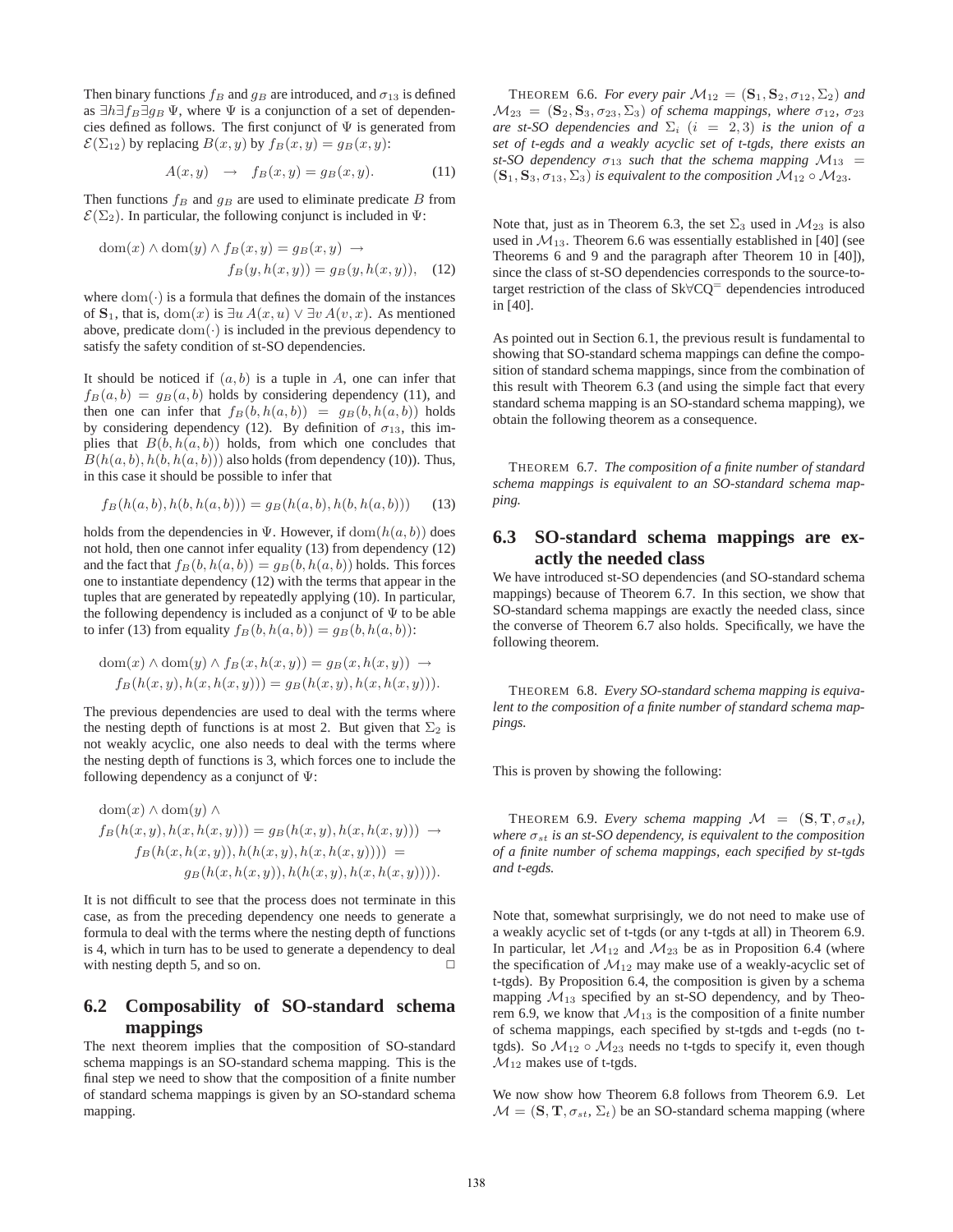$\sigma_{st}$  is an st-SO dependency, and  $\Sigma_t$  is the union of a set of tegds and a weakly acyclic set of t-tgds). Let  $\mathcal{M}' = (\mathbf{S}, \mathbf{T}, \sigma_{st})$ , where we discard  $\Sigma_t$  from M. By Theorem 6.9, where the role of  $M$  is played by  $M'$ , we know that there are schema mappings  $\mathcal{M}_1, \ldots, \mathcal{M}_k$ , each specified by st-tgds and t-egds, such that  $\mathcal{M}'=\mathcal{M}_1\circ\cdots\circ\mathcal{M}_k$ . Assume that  $\mathcal{M}_k=(\mathbf{S}',\mathbf{T},\sigma_{st},T_k)$ , with  $T_k$  consisting only of t-egds. Let  $\mathcal{M}'_k = (\mathbf{S}', \mathbf{T}, \sigma_{st}, T_k \cup \Sigma_t)$ . Then  $\mathcal{M}_1, \ldots, \mathcal{M}_{k-1}, \mathcal{M}'_k$  are standard schema mappings  $(\mathcal{M}'_k)$ is a standard schema mappings, since its only t-tgds are those in  $\Sigma_t$ ). Since  $(\mathbf{S}, \mathbf{T}, \sigma_{st}) = \mathcal{M}_1 \circ \cdots \circ \mathcal{M}_k$ , it follows easily that  $(\mathbf{S}, \mathbf{T}, \sigma_{st}, \Sigma_t) = \mathcal{M}_1 \circ \cdots \circ \mathcal{M}_{k-1} \circ \mathcal{M}'_k$ . Thus,  $\mathcal{M} = \mathcal{M}_1 \circ \cdots \circ \mathcal{M}_{k-1} \circ \mathcal{M}'_k.$ 

We now demonstrate, by example, how Theorem 6.9 is proved (again, it will be clear how to extend from the example to the general case). Our proof is an extension of the proof in [21] that every SO tgd specifies the composition of a finite number of st-tgd mappings (see Theorem 8.4 in [21]).

Assume that  $S = \{S(\cdot)\}\$ ,  $T = \{T(\cdot, \cdot)\}\$ ,  $\Sigma_t = \emptyset$  and  $\sigma_{st}$  is the following st-SO dependency:

$$
\exists f \exists g \left[ \forall x \left( S(x) \to T(f(g(x)), g(f(x))) \right) \land \forall x \forall y \left( S(x) \land S(y) \land f(x) = f(y) \to g(x) = g(y) \right) \right].
$$

Next we construct schema mappings  $\mathcal{M}_{12} = (\mathbf{S}_1, \mathbf{S}_2, \Sigma_{12}, \Sigma_2),$  $M_{23} = (\mathbf{S}_2, \mathbf{S}_3, \Sigma_{23}, \Sigma_3)$  and  $M_{34} = (\mathbf{S}_3, \mathbf{S}_4, \Sigma_{34})$  such that (1)  $S_1 = S$ , (2)  $S_4 = T$ , (3)  $\Sigma_{12}$ ,  $\Sigma_{23}$  and  $\Sigma_{34}$  are sets of st-tgds, (4)  $\Sigma_2$  and  $\Sigma_3$  are set of t-egds, and (5) the mapping specified by  $\sigma_{st}$  is equivalent to  $\mathcal{M}_{12} \circ \mathcal{M}_{23} \circ \mathcal{M}_{34}$ .

Define  $S_2$  as  $\{R_1(\cdot), F_1(\cdot, \cdot), G_1(\cdot, \cdot)\}\$  and  $\Sigma_{12}$  to consist of the following st-tgds:

$$
S(x) \rightarrow R_1(x),
$$
  
\n
$$
S(x) \rightarrow \exists y F_1(x, y),
$$
  
\n
$$
S(x) \rightarrow \exists y G_1(x, y).
$$

Intuitively, we take  $R_1$  to copy S, we take  $F_1(x, y)$  to encode  $f(x) = y$ , and we take  $G_1(x, y)$  to encode  $g(x) = y$ . In particular, the second and third dependencies have the effect of guaranteeing that  $f(x)$  and  $g(x)$  are defined for every element x in S, respectively.

Given that  $\Sigma_{12}$  cannot guarantee that  $F_1$  and  $G_1$  each define a single image for every element in S, we let  $\Sigma_2$  consist of the following t-egds:

$$
F_1(x, y) \wedge F_1(x, z) \rightarrow y = z,
$$
  
\n
$$
G_1(x, y) \wedge G_1(x, z) \rightarrow y = z,
$$

that guarantee that  $F_1$  and  $G_1$  encode functions. In the same way, define  $\mathbf{S}_3$  as  $\{R_2(\cdot), F_2(\cdot, \cdot), G_2(\cdot, \cdot)\}\$  and  $\Sigma_{23}$  to consist of the following st-tgds:

$$
R_1(x) \rightarrow R_2(x),
$$
  
\n
$$
F_1(x, y) \rightarrow F_2(x, y),
$$
  
\n
$$
G_1(x, y) \rightarrow G_2(x, y),
$$
  
\n
$$
F_1(x, y) \rightarrow \exists z G_2(y, z),
$$
  
\n
$$
G_1(x, y) \rightarrow \exists z F_2(y, z).
$$

Intuitively, we take  $R_2$  to copy  $R_1$ ,  $F_2$  to copy  $F_1$ , and  $G_2$  to copy  $G_1$ , and we include the fourth dependency to guarantee that  $g(y)$ is defined for all  $y$  in the range of  $f$ , and we include the fifth dependency to guarantee that  $f(y)$  is defined for all y in the range of q. Also as in the previous case, we include in  $\Sigma_3$  two t-egds that guarantee that  $F_2$  and  $G_2$  are indeed functions:

$$
F_2(x, y) \wedge F_2(x, z) \rightarrow y = z,
$$
  
\n
$$
G_2(x, y) \wedge G_2(x, z) \rightarrow y = z.
$$

Given that at this point, we have predicates that encode the values of all the terms that are used in  $\sigma_{st}$ , we also include in  $\Sigma_3$  dependencies that encode the conjuncts of  $\sigma_{st}$  of the form  $\forall \bar{x}$  ( $\varphi \rightarrow$  $t_1 = t_2$ ). More precisely, in this case we include in  $\Sigma_3$  the following t-egd that encodes the conjunct  $\forall x \forall y (S(x) \land S(y) \land f(x))$  $f(y) \rightarrow g(x) = g(y)$ :

$$
R_2(x) \wedge R_2(y) \wedge F_2(x, z) \wedge
$$
  
 
$$
F_2(y, z) \wedge G_2(x, u) \wedge G_2(y, v) \rightarrow u = v.
$$

Finally, we use  $R_2$ ,  $F_2$  and  $G_2$  to encode the remaining conjuncts of  $\sigma_{st}$ , which indicate how to populate the target relations of  $\sigma_{st}$ . Thus, we define  $\Sigma_{34}$  to consist of the following st-tgd:

$$
R_2(x) \wedge G_2(x, y_1) \wedge F_2(y_1, y_2) \wedge F_2(x, z_1) \wedge G_2(z_1, z_2) \to T(y_2, z_2).
$$

This concludes the demonstration by example of how to prove Theorem 6.9. This demonstration gives, as a special case (when the st-SO dependency is unnested) the following lemma (where we note also the number of schema mappings that are composed).

LEMMA 6.10. *Every schema mapping*  $\mathcal{M} = (\mathbf{S}, \mathbf{T}, \sigma_{st})$ , *where*  $\sigma_{st}$  *is an unnested st-SO dependency, is equivalent to the composition of two schema mappings, each specified by st-tgds and t-egds.*

We note that Theorem 6.9 follows immediately from Lemma 6.10 and the fact, as we show later, that every st-SO dependency is equivalent to an unnested st-SO dependency, Therefore, we really needed to prove only Lemma 6.10 (the unnested case) rather than the general case that we dealt with in proving Theorem 6.9.

# **7. COLLAPSING RESULTS: NESTING IS NOT NECESSARY**

In this section, we present collapsing results about the depth of nesting of function symbols in st-SO dependencies and SO tgds. Specifically, we prove the following two theorems.

THEOREM 7.1. *Every st-SO dependency is equivalent to an unnested st-SO dependency.*

THEOREM 7.2. *Every SO tgd is equivalent to an unnested SO tgd*

These two results, especially the second one, are the most technically difficult results in the paper. Both results are surprising, since the "obvious" way to try to denest, which we now describe, does not work. Consider for example the SO tgd

$$
\exists f \exists g \forall x \forall y (P(x, y) \land (f(g(x))) = y) \rightarrow Q(x, y)) \tag{14}
$$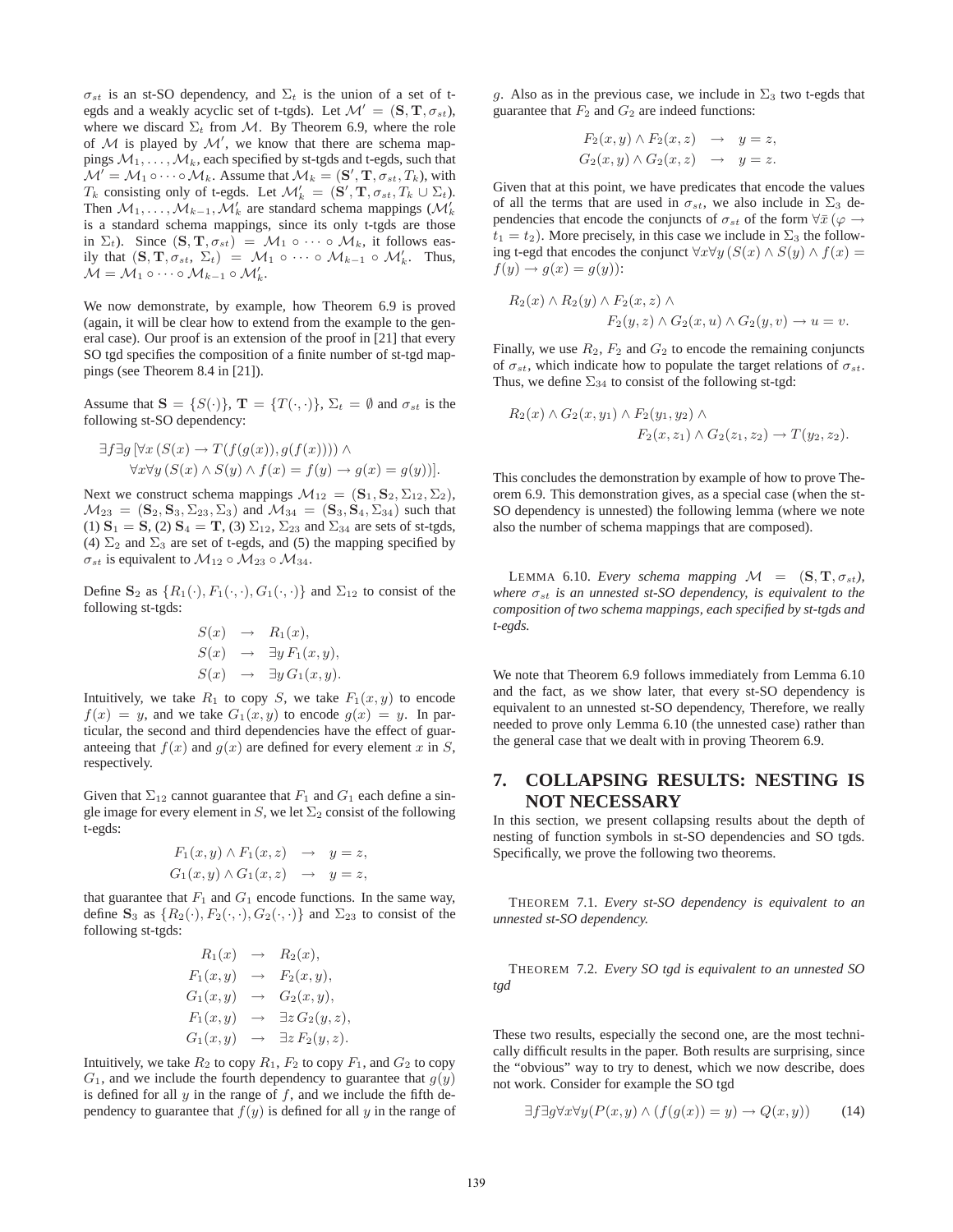The "obvious" way to denest  $(14)$  is to introduce a new variable z and rewrite (14) as

$$
\exists f \exists g \forall x \forall y \forall z (P(x, y) \land (g(x) = z) \land (f(z) = y) \rightarrow Q(x, y))
$$
(15)

However, the formula (15) is not an SO tgd, since it violates the safety condition (because the variable z does not appear in  $P(x, y)$ , the only relational atomic formula in the premise of (15)).

It should be mentioned that in [36], Libkin and Sirangelo introduce the second-order language of Skolemized STDs (SkSTDs), and study some of its fundamental properties. In particular, it is shown in [36] that this language is closed under composition if the premises of SkSTDs are restricted to be conjunctive queries. Interestingly, this fragment of SkSTDs is similar to the language of SO tgds but does not allow nesting of functions, which may lead one to think that Theorem 7.2 can be deduced from the results in [36]. However, no safety condition is imposed on the premises of SkSTDs in [36] and, thus, nesting of functions is not needed in this language as it can be eliminated in the "obvious" way shown above. In fact, dependency (15) is a valid constraint according to [36].

We now present and discuss two corollaries of Theorem 7.2.

COROLLARY 7.3. *The composition of a finite number of st-tgd mappings can be specified by an unnested SO tgd.*

This is a strengthening of the result (Theorem 8.1 in [21]) that the composition of a finite number of st-tgd mappings can be specified by an SO tgd (thus, we replace "SO tgd" by "unnested SO tgd"). Corollary 7.3 follows immediately from the result we just cited (Theorem 8.1 in [21]) and our Theorem 7.2. It was not even known before that the composition of two st-tgd mappings can be specified by an unnested SO tgd. Thus, although it was shown in [21] that each unnested SO tgd specifies the composition of some pair of st-tgd mappings, the converse was not shown. In fact, for the composition of two st-tgd mappings, the composition construction in [21] produces an SO tgd whose depth of nesting can be 2, not 1.

We feel that nested dependencies are difficult to understand (just think about an equality like  $f(g(x), h(f(x, y))) =$  $g(f(x,h(y))))$ , and probably also difficult to use in practice. On the other hand, unnested dependencies seem to be more natural and readable. For example, it is easy to see that the "nested mappings" in [23] can be expressed by unnested SO tgds. Corollary 7.3 tells us that unnested SO tgds are also expressive enough to specify the composition of an arbitrary number of st-tgd mappings.

Theorem 7.2 has as another corollary the following collapsing result about the number of compositions of st-tgd mappings.

COROLLARY 7.4. *The composition of a finite number of st-tgd mappings is equivalent to the composition of two st-tgd mappings.*

This follows from Corollary 7.3 and the fact (which is a special case of Theorem 8.4 of [21]) that a schema mapping specified by an unnested SO tgd is equivalent to the composition of two st-tgd mappings.

The next two corollaries follow from Theorem 7.1 just as Corollaries 7.3 and 7.4 follow from Theorem 7.2.

COROLLARY 7.5. *The composition of a finite number of standard schema mappings can be specified by an unnested st-SO dependency, along with t-egds and a weakly acyclic set of t-tgds.*

COROLLARY 7.6. *The composition of a finite number of standard schema mappings is equivalent to the composition of two standard schema mappings.*

In fact, it follows from Corollary 7.5 and Lemma 6.10 that we can slightly strengthen Corollary 7.6 as follows

COROLLARY 7.7. *The composition of a finite number of standard schema mappings is equivalent to the composition*  $M_1 \circ M_2$ *of two standard schema mappings* M<sup>1</sup> *and* M2*, where the target constraints of* M<sup>1</sup> *are only t-egds (no t-tgds).*

Corollary 7.6 has a direct, almost trivial proof that does not use our heavy machinery, as we now show. Let  $\mathcal{M}_{12}, \mathcal{M}_{23}, \ldots, \mathcal{M}_{k-1,k}$ be standard schema mappings. Define  $\mathcal{M}'_{12}$  to have source schema the same as  $M_{12}$ , target schema equal to the union of the target schemas of  $M_{12}$ , ...,  $M_{k-2,k-1}$ , and constraints equal to the union of the constraints of  $M_{12}, \ldots, M_{k-2\ k-1}$ . Because all of the schemas are disjoint, it is easy to see that  $\mathcal{M}'_{12}$  is a standard schema mapping (note that the st-tgds of  $M_{23}, \ldots, M_{k-2,k-1}$  are now being treated as t-tgds of  $\mathcal{M}'_{12}$ ). Then it is clear that

$$
\mathcal{M}_{12}\circ\mathcal{M}_{23}\circ\ldots\circ\mathcal{M}_{k-1 k}=\mathcal{M}'_{12}\circ\mathcal{M}_{k-1 k}.
$$

In contrast to Corollary 7.6, the reason that Corollary 7.4 is quite unexpected is that there is no obvious way to deal with all of the st-tgds in the intermediate schema mappings.

Corollary 7.5, unlike Corollary 7.6, does not seem to have a simple direct proof that avoids the machinery of Theorem 7.1. This is because our construction of the composition of two standard schema mappings produces an st-SO dependency whose nesting depth can be arbitrarily large.

Based on our collapsing results, there are two alternative ways to deal with the composition of multiple st-tgd mappings. First, by Corollary 7.3, we can replace this composition by a single schema mapping, specified by an unnested SO tgd. Second, by Corollary 7.4, we can replace the composition by the composition of only two st-tgd mappings. Similarly, by using Corollaries 7.5 and 7.6, we have two alternative ways to deal with the composition of a large number of standard schema mappings.

## **8. CONCLUDING REMARKS**

We have investigated the question of what language is needed to specify the composition of schema mappings with target constraints. In particular, we showed that *st-SO dependencies* (along with appropriate target constraints) are exactly the right language for specifying the composition of *standard schema mappings* (those specified by st-tgds, target egds, and a weakly-acyclic set of target tgds). By contrast, we showed that SO tgds, even with arbitrary source and target constraints, are not rich enough to be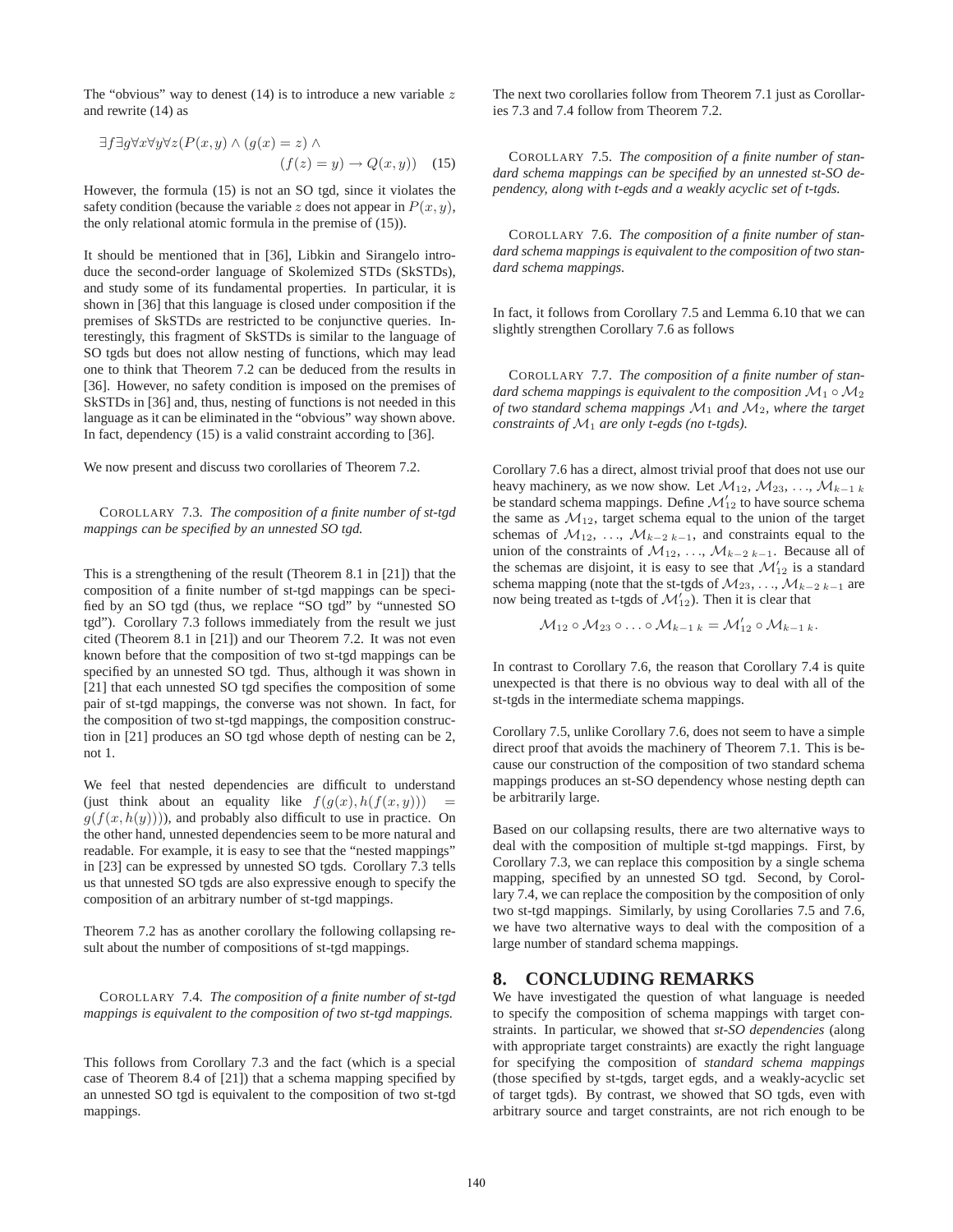able to specify in general the composition of two standard schema mappings. In addition to their expressive power, we also showed that st-SO dependencies enjoy other desirable properties. In particular, they have a polynomial-time chase that generates a universal solution. which can be used to find the certain answers to unions of conjunctive queries in polynomial time.

We proved the surprising results that SO tgds and st-SO dependencies can be denested: that is, each such dependency is equivalent to another dependency of that type with no nested function symbols. These denesting results can be used to "collapse" multiple compositions of schema mappings into the composition of two schema mappings of that type. In particular, we obtain the unexpected result that the composition of an arbitrary number of st-tgd mappings is equivalent to the composition of only two st-tgd mappings.

Our results gave us two ways to "simplify" the composition of an arbitrary number of st-tgd mappings. First, we could replace the composition by a single schema mapping, specified by an unnested SO tgd. Second, we could replace the composition by the composition of only two st-tgd schema mappings. A similar comment applies to the composition of an arbitrary number of standard schema mappings.

## **Acknowledgments**

The authors are grateful to Phokion Kolaitis for helpful discussions. Most of the work on this paper was done while Alan Nash was at IBM Research – Almaden and Marcelo Arenas was a visitor at IBM Research – Almaden. Marcelo Arenas was also supported by FONDECYT grant 1090565.

#### **9. REFERENCES**

- [1] F. Afrati and N. Kiourtis. Query Answering Using Views in the Presence of Dependencies. In *New Trends in Information Integration (NTII)*, pages 8–11, 2008.
- [2] F. Afrati and P. Kolaitis. Repair Checking in Inconsistent Databases: Algorithms and Complexity. In *International Conference on Database Theory (ICDT)*, pages 31–41, 2009.
- [3] F. Afrati, C. Li, and V. Pavlaki. Data Exchange in the Presence of Arithmetic Comparisons. In *Extending Data Base Technology (EDBT)*, pages 487–498, 2008.
- [4] F. Afrati, C. Li, and V. Pavlaki. Data Exchange: Query Answering for Incomplete Data Sources. In *3rd International Conference on Scalable Information Systems*, 2009.
- [5] M. Arenas, P. Barceló, R. Fagin, and L. Libkin. Locally Consistent Transformations and Query Answering in Data Exchange. In *Proceedings of the 23rd ACM Symposium on Principles of Database Systems, PODS'04*, pages 229–240, 2004.
- [6] M. Arenas, J. Pérez, and C. Riveros. The Recovery of a Schema Mapping: Bringing Back Exchanged Data. In *Proceedings of the 27th ACM Symposium on Principles of Database Systems, PODS'08*, pages 13–22, 2008.
- [7] P. Barceló. Logical Foundations of Relational Data Exchange. *SIGMOD Record*, 38(1):49–58, 2009.
- [8] P. A. Bernstein. Applying Model Management to Classical Meta-Data Problems. In *Conference on Innovative Data Systems Research (CIDR)*, pages 209–220, 2003.
- [9] M. Casanova, R. Fagin, and C. Papadimitriou. Inclusion Dependencies and their Interaction with Functional Dependencies. *J. Computer and System Sciences*, 20(1):29–59, 1984.
- [10] B. Cautis, A. Deutsch, and N. Onose. Querying Data Sources that Export Infinite Sets of Views. In *International Conference on Database Theory (ICDT)*, pages 84–97, 2009.
- [11] R. Chirkova and M. Genesereth. Equivalence of SQL Queries in Presence of Embedded Dependencies. In *ACM Symposium on Principles of Database Systems (PODS)*, pages 217–226, 2009.
- [12] S. S. Cosmadakis and P. C. Kanellakis. Functional and Inclusion Dependencies: A Graph Theoretic Approach. In *Advances in Computing Research*, volume 3, pages 163–184. 1986.
- [13] A. Deutsch, A. Nash, and J. Remmel. The Chase Revisited. In *ACM Symposium on Principles of Database Systems (PODS)*, pages 149–158, 2008.
- [14] A. Deutsch, L. Popa, and V. Tannen. Query Reformulation with Constraints. *SIGMOD Record*, 35(1):65–73, 2006.
- [15] A. Deutsch and V. Tannen. Reformulation of XML Queries and Constraints. In *International Conference on Database Theory (ICDT)*, pages 225–241, 2003.
- [16] H. B. Enderton. *A Mathematical Introduction to Logic: Second Edition*. Academic Press, 2001.
- [17] R. Fagin. Inverting Schema Mappings. *ACM Trans. Database Syst.*, 32(4), 2007.
- [18] R. Fagin, L. Haas, M. Hernandez, R. Miller, L. Popa, and Y. Velegrakis. Clio: Schema mapping creation and data exchange. In A. Borgida, V. Chaudhri, P. Giorgini, and E. Yu, editors, *Conceptual Modeling: Foundations and Applications, Essays in Honor of John Mylopoulos*, volume 5600 of *Lecture Notes in Computer Science*, pages 198–236. Springer-Verlag, 2009.
- [19] R. Fagin, P. Kolaitis, A. Nash, and L. Popa. Towards a Theory of Schema-Mapping Optimization. In *Proceedings of the 27th ACM Symposium on Principles of Database Systems, PODS'08*, pages 33–42, 2008.
- [20] R. Fagin, P. G. Kolaitis, R. J. Miller, and L. Popa. Data Exchange: Semantics and Query Answering. *Theoretical Computer Science*, 336:89–124, 2005. Preliminary version in *Proc. 2003 International Conference on Database Theory*, pp. 207–224.
- [21] R. Fagin, P. G. Kolaitis, L. Popa, and W. C. Tan. Composing schema mappings: Second-order dependencies to the rescue. *ACM Trans. Database Syst.*, 30(4):994–1055, 2005.
- [22] R. Fagin, L. Stockmeyer, and M. Vardi. On monadic NP vs monadic coNP. *Information and Computation*, 120(1):78–92, 1995.
- [23] A. Fuxman, M. A. Hernández, C. T. H. Ho, R. J. Miller, P. Papotti, and L. Popa. Nested Mappings: Schema Mapping Reloaded. In *Very Large Data Bases (VLDB)*, pages 67–78, 2006.
- [24] A. Fuxman, P. Kolaitis, R. Miller, and W.-C. Tan. Peer Data Exchange. *ACM Transactions on Database Systems*, 31(4):1454–1498, 2006.
- [25] H. Gaifman. On local and non-local properties. In *Proceedings Herbrand Symposium Logic Colloquium, North Holland, 1982*, pages 105–135, 1982.
- [26] G. D. Giacomo, D. Lembo, M. Lenzerini, and R. Rosati. On Reconciling Data Exchange, Data Integration, and Peer Data Management. In *ACM Symposium on Principles of Database Systems (PODS)*, pages 133–142, 2007.
- [27] G. Gottlob and A. Nash. Efficient Core Computation in Data Exchange. *Journal of the ACM*, 55(2), 2008.